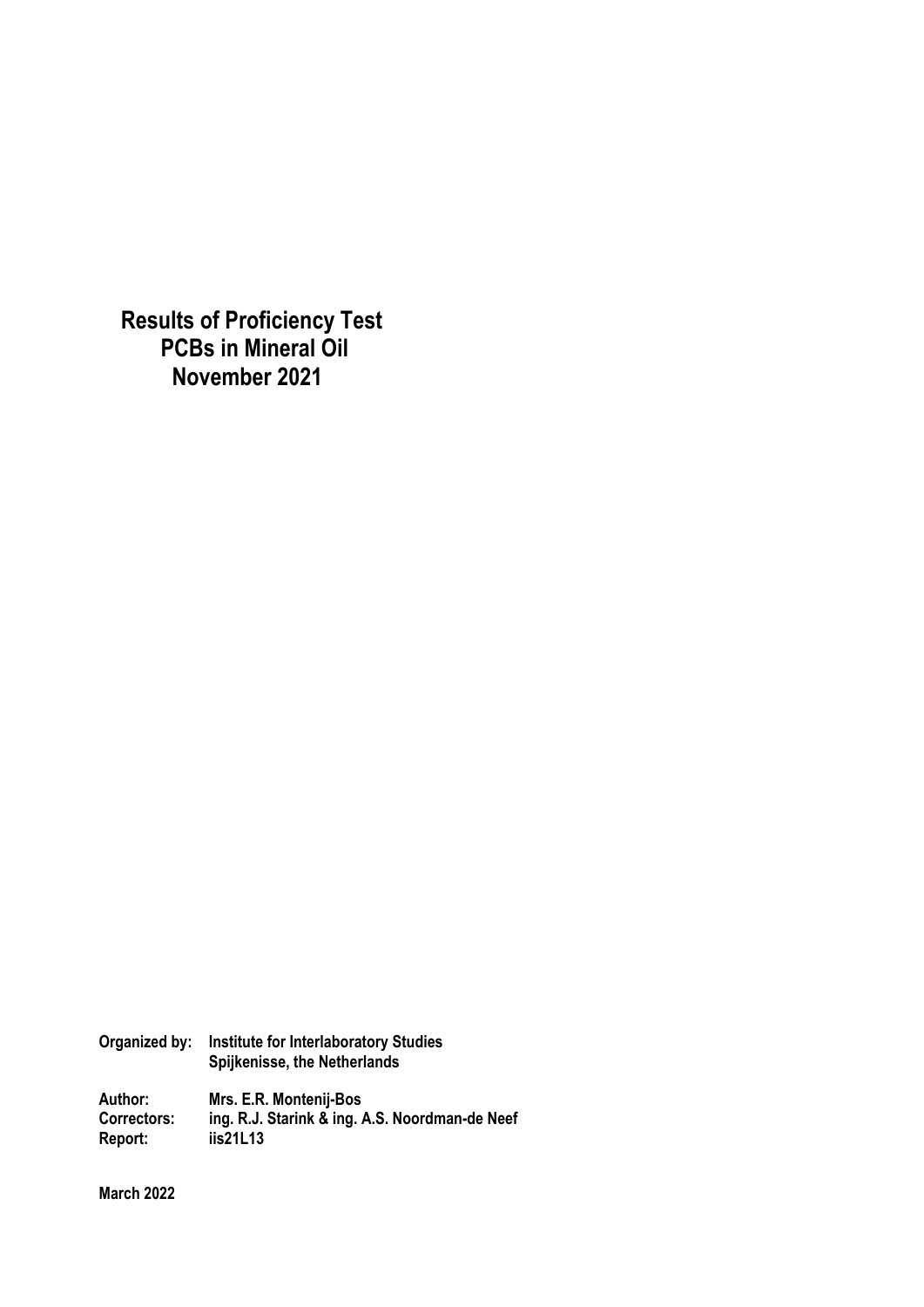# **CONTENTS**

| $\mathbf{1}$   |                                                                           |  |
|----------------|---------------------------------------------------------------------------|--|
| 2              |                                                                           |  |
| 2.1            |                                                                           |  |
| 2.2            |                                                                           |  |
| 2.3            |                                                                           |  |
| 2.4            |                                                                           |  |
| 2.5            |                                                                           |  |
| 2.6            |                                                                           |  |
| $\mathbf{3}$   |                                                                           |  |
| 3.1            |                                                                           |  |
| 3.2            |                                                                           |  |
| 3.3            |                                                                           |  |
| $\overline{4}$ |                                                                           |  |
| 4.1            |                                                                           |  |
| 4.2            |                                                                           |  |
| 4.3            | COMPARISON OF THE PROFICIENCY TEST OF NOVEMBER 2021 WITH PREVIOUS PTS  10 |  |

# Appendices: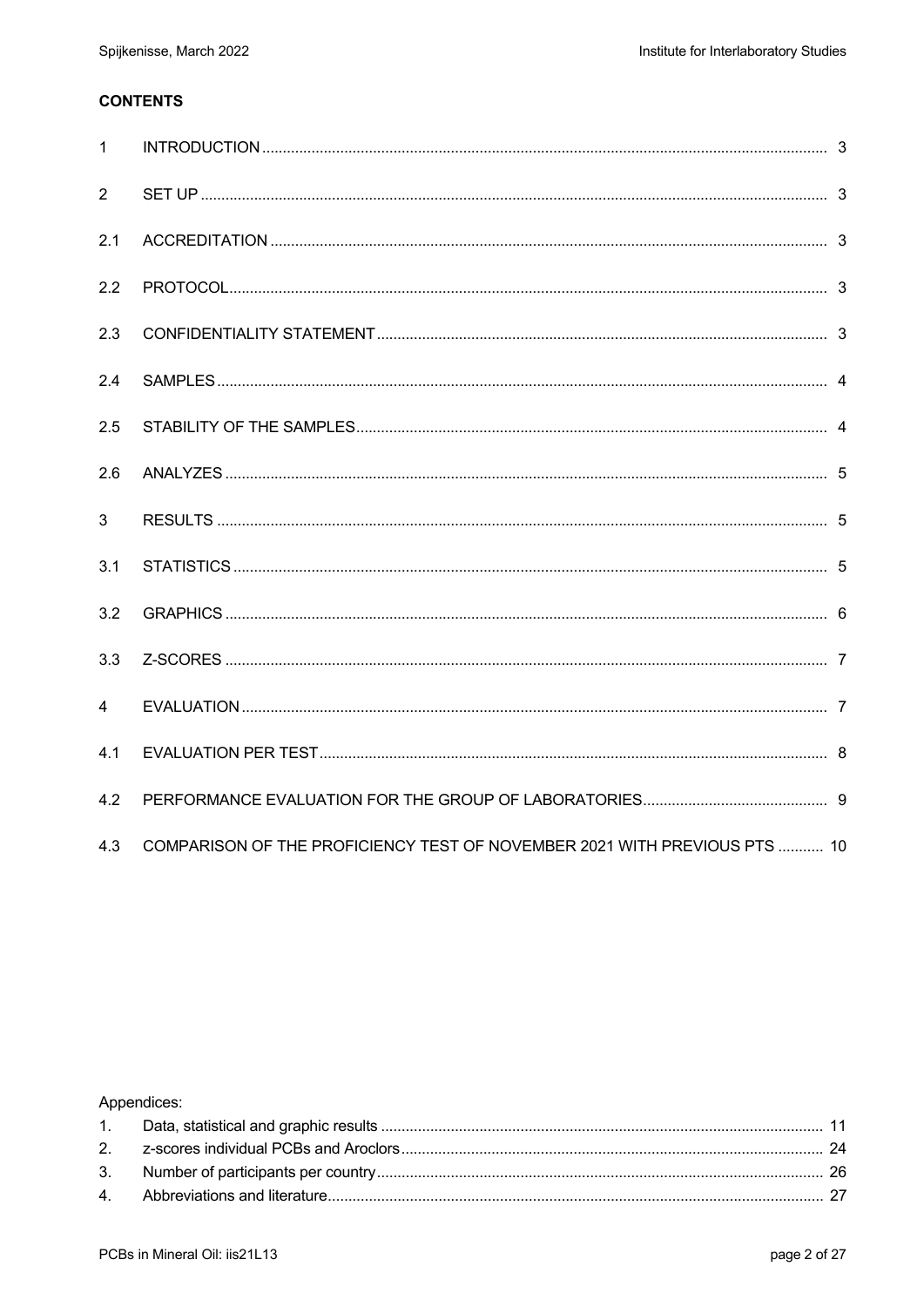### **1 INTRODUCTION**

Since 2001 the Institute for Interlaboratory Studies (iis) organizes a proficiency scheme for the analysis of Poly Chlorinated Biphenyls (PCBs) in Mineral Oil every year. During the annual proficiency testing program 2021/2022 it was decided to continue the round robin for the analysis of PCBs in Mineral Oil.

In this interlaboratory study 55 laboratories in 25 different countries registered for participation. See appendix 3 for the number of participants per country. In this report the results of the PCBs in Mineral Oil proficiency test are presented and discussed. This report is also electronically available through the iis website www.iisnl.com.

### **2 SET UP**

The Institute for Interlaboratory Studies (iis) in Spijkenisse, the Netherlands, was the organizer of this proficiency test (PT). Sample analyzes for fit-for-use and homogeneity testing were subcontracted to an ISO/IEC17025 accredited laboratory. It was decided to send one sample of Mineral Oil positive on PCB in an 8mL vial labelled #21243.

The participants were requested to report rounded and unrounded test results. The unrounded test results were preferably used for statistical evaluation.

### **2.1 ACCREDITATION**

The Institute for Interlaboratory Studies in Spijkenisse, the Netherlands, is accredited in agreement with ISO/IEC17043:2010 (R007), since January 2000, by the Dutch Accreditation Council (Raad voor Accreditatie). This PT falls under the accredited scope. This ensures strict adherence to protocols for sample preparation and statistical evaluation and 100% confidentiality of participant's data. Feedback from the participants on the reported data is encouraged and customer's satisfaction is measured on regular basis by sending out questionnaires.

# **2.2 PROTOCOL**

The protocol followed in the organization of this proficiency test was the one as described for proficiency testing in the report 'iis Interlaboratory Studies: Protocol for the Organisation, Statistics and Evaluation' of June 2018 (iis-protocol, version 3.5). This protocol is electronically available through the iis website www.iisnl.com, from the FAQ page.

### **2.3 CONFIDENTIALITY STATEMENT**

All data presented in this report must be regarded as confidential and for use by the participating companies only. Disclosure of the information in this report is only allowed by means of the entire report. Use of the contents of this report for third parties is only allowed by written permission of the Institute for Interlaboratory Studies. Disclosure of the identity of one or more of the participating companies will be done only after receipt of a written agreement of the companies involved.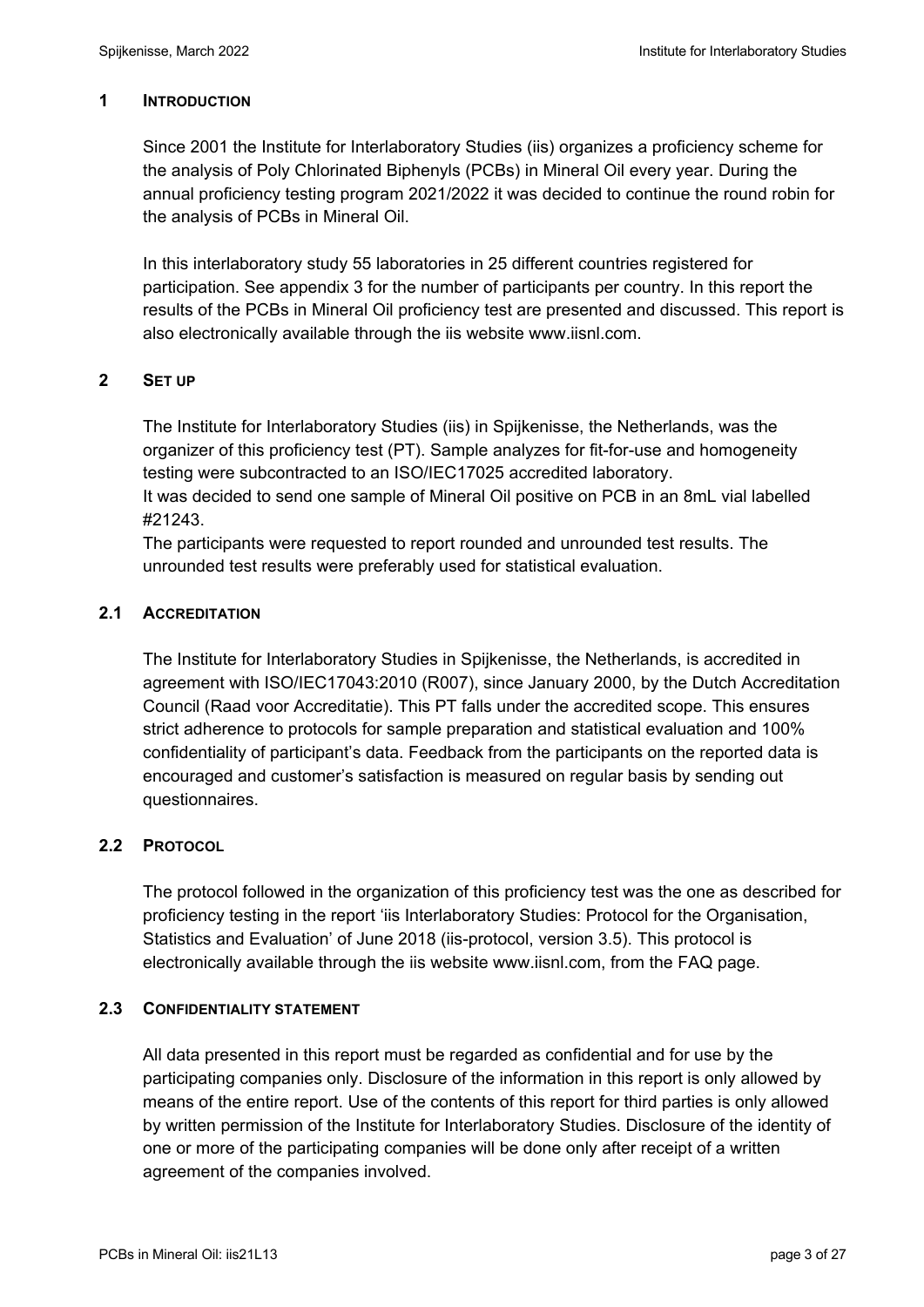## **2.4 SAMPLES**

A batch of approximately 1 liter of Mineral Oil positive on PCBs was obtained from a thirdparty laboratory. After homogenization 71 amber glass vials of 8 mL were filled and labelled #21243.

The homogeneity of the subsamples was checked by determination of Total Organic Chlorides content in accordance with UOP779 on 8 stratified randomly selected subsamples.

|                 | Total Organic Chlorides as CI<br>in mg/kg |
|-----------------|-------------------------------------------|
| sample #21243-1 | 35.3                                      |
| sample #21243-2 | 35.3                                      |
| sample #21243-3 | 35.2                                      |
| sample #21243-4 | 35.1                                      |
| sample #21243-5 | 35.2                                      |
| sample #21243-6 | 35.4                                      |
| sample #21243-7 | 35.3                                      |
| sample #21243-8 | 35.0                                      |

Table 1: homogeneity test results of subsamples of #21243

From the above test results the repeatability was calculated and compared with 0.3 times the reproducibility of the reference test method in agreement with the procedure of ISO13528, Annex B2 in the next table.

|                                 | Total Organic Chlorides as CI<br>in mg/kg |
|---------------------------------|-------------------------------------------|
| r (observed)                    | 0.36                                      |
| reference test method           | UOP779:08                                 |
| 0.3 x R (reference test method) | 1 79                                      |

Table 2: evaluation of the repeatability of subsamples #21243

The calculated repeatability is in agreement with 0.3 times the reproducibility of the reference test method. Therefore, homogeneity of the subsamples was assumed.

To each of the participating laboratories one sample PCB in Mineral Oil labelled #21243 was sent on October 27, 2021. An SDS was added to the sample package.

#### **2.5 STABILITY OF THE SAMPLES**

The stability of the PCB in Mineral Oil in amber glass vials was checked. The material was found sufficiently stable for the period of the proficiency test.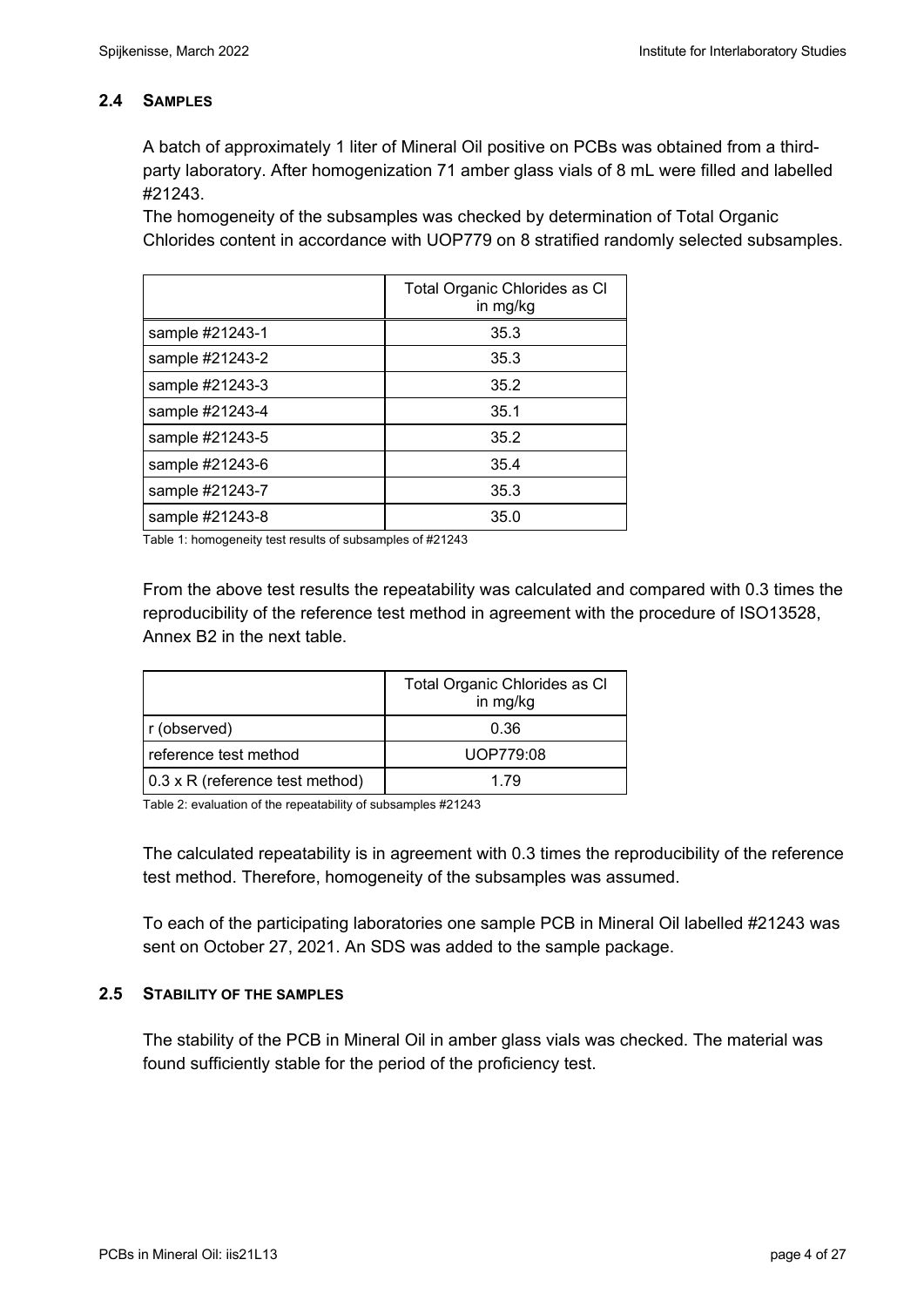## **2.6 ANALYZES**

The participants were requested to determine on sample #21243: Total Organohalogenic Compounds (TOX) as Cl and Poly Chlorinated Biphenyls (via seven individual PCBs, via the determination of the total PCB content and/or via Aroclor standards). It was requested to determine all four Aroclor components and not only the main Aroclor

component.

It was explicitly requested to treat the sample as if it was a routine sample and to report the test results using the indicated units on the report form and not to round the test results but report as much significant figures as possible. It was also requested not to report 'less than' test results, which are above the detection limit, because such test results cannot be used for meaningful statistical evaluations.

To get comparable test results a detailed report form and a letter of instructions are prepared. On the report form the reporting units are given as well as the reference test methods (when applicable) that will be used during the evaluation. The detailed report form and the letter of instructions are both made available on the data entry portal www.kpmd.co.uk/sgs-iis/. The participating laboratories are also requested to confirm the sample receipt on this data entry portal. The letter of instructions can also be downloaded from the iis website www.iisnl.com.

# **3 RESULTS**

During five weeks after sample dispatch, the test results of the individual laboratories were gathered via the data entry portal www.kpmd.co.uk/sgs-iis/. The reported test results are tabulated per determination in appendix 1 of this report. The laboratories are presented by their code numbers.

Directly after the deadline, a reminder was sent to those laboratories that had not reported test results at that moment. Shortly after the deadline, the available test results were screened for suspect data. A test result was called suspect in case the Huber Elimination Rule (a robust outlier test) found it to be an outlier. The laboratories that produced these suspect data were asked to check the reported test results (no reanalyzes). Additional or corrected test results are used for data analysis and the original test results are placed under 'Remarks' in the result tables in appendix 1. Test results that came in after the deadline were not taken into account in this screening for suspect data and thus these participants were not requested for checks.

# **3.1 STATISTICS**

The protocol followed in the organization of this proficiency test was the one as described for proficiency testing in the report 'iis Interlaboratory Studies: Protocol for the Organisation, Statistics and Evaluation' of June 2018 (iis-protocol, version 3.5).

For the statistical evaluation the *unrounded* (when available) figures were used instead of the rounded test results. Test results reported as '<…' or '>…' were not used in the statistical evaluation.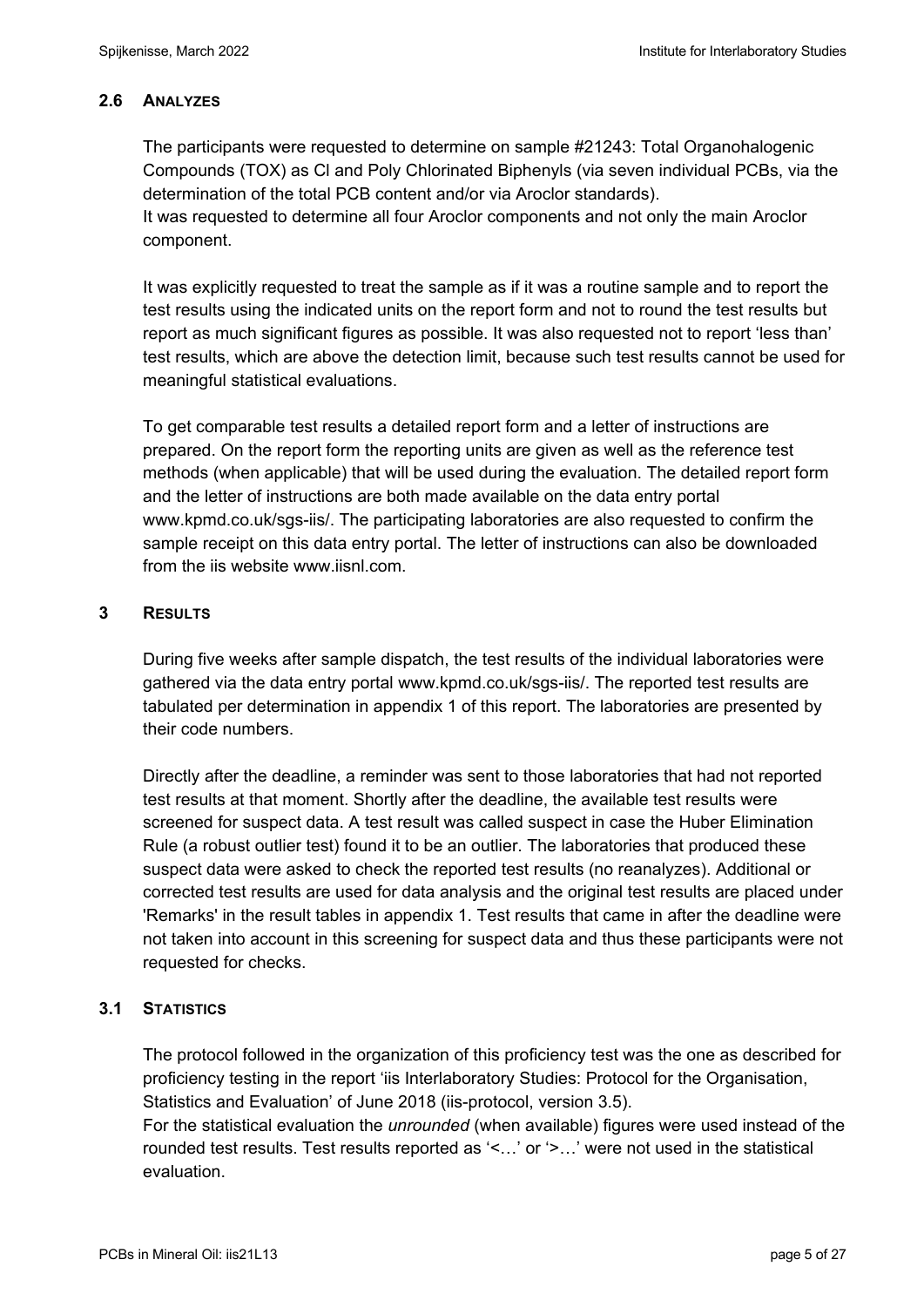First, the normality of the distribution of the various data sets per determination was checked by means of the Lilliefors-test, a variant of the Kolmogorov-Smirnov test and by the calculation of skewness and kurtosis. Evaluation of the three normality indicators in combination with the visual evaluation of the graphic Kernel density plot, lead to judgement of the normality being either 'unknown', 'OK', 'suspect' or 'not OK'. After removal of outliers, this check was repeated. If a data set does not have a normal distribution, the (results of the) statistical evaluation should be used with due care.

The assigned value is determined by consensus based on the test results of the group of participants after rejection of the statistical outliers and/or suspect data.

According to ISO13528 all (original received or corrected) results per determination were submitted to outlier tests. In the iis procedure for proficiency tests, outliers are detected prior to calculation of the mean, standard deviation and reproducibility. For small data sets, Dixon (up to 20 test results) or Grubbs (up to 40 test results) outlier tests can be used. For larger data sets (above 20 test results) Rosner's outlier test can be used. Outliers are marked by D(0.01) for the Dixon's test, by G(0.01) or DG(0.01) for the Grubbs' test and by R(0.01) for the Rosner's test. Stragglers are marked by D(0.05) for the Dixon's test, by G(0.05) or DG(0.05) for the Grubbs' test and by R(0.05) for the Rosner's test. Both outliers and stragglers were not included in the calculations of averages and standard deviations.

For each assigned value the uncertainty was determined in accordance with ISO13528. Subsequently the calculated uncertainty was evaluated against the respective requirement based on the target reproducibility in accordance with ISO13528. In this PT, the criterion of ISO13528, paragraph 9.2.1. was met for all evaluated tests, therefore, the uncertainty of all assigned values may be negligible and need not be included in the PT report.

Finally, the reproducibilities were calculated from the standard deviations by multiplying them with a factor of 2.8.

# **3.2 GRAPHICS**

In order to visualize the data against the reproducibilities from literature, Gauss plots were made, using the sorted data for one determination (see appendix 1). On the Y-axis the reported test results are plotted. The corresponding laboratory numbers are on the X-axis. The straight horizontal line presents the consensus value (a trimmed mean). The four striped lines, parallel to the consensus value line, are the +3s, +2s, -2s and -3s target reproducibility limits of the selected reference test method. Outliers and other data, which were excluded from the calculations, are represented as a cross. Accepted data are represented as a triangle.

Furthermore, Kernel Density Graphs were made. This is a method for producing a smooth density approximation to a set of data that avoids some problems associated with histograms. Also, a normal Gauss curve (dotted line) was projected over the Kernel Density Graph (smooth line) for reference. The Gauss curve is calculated from the consensus value and the corresponding standard deviation.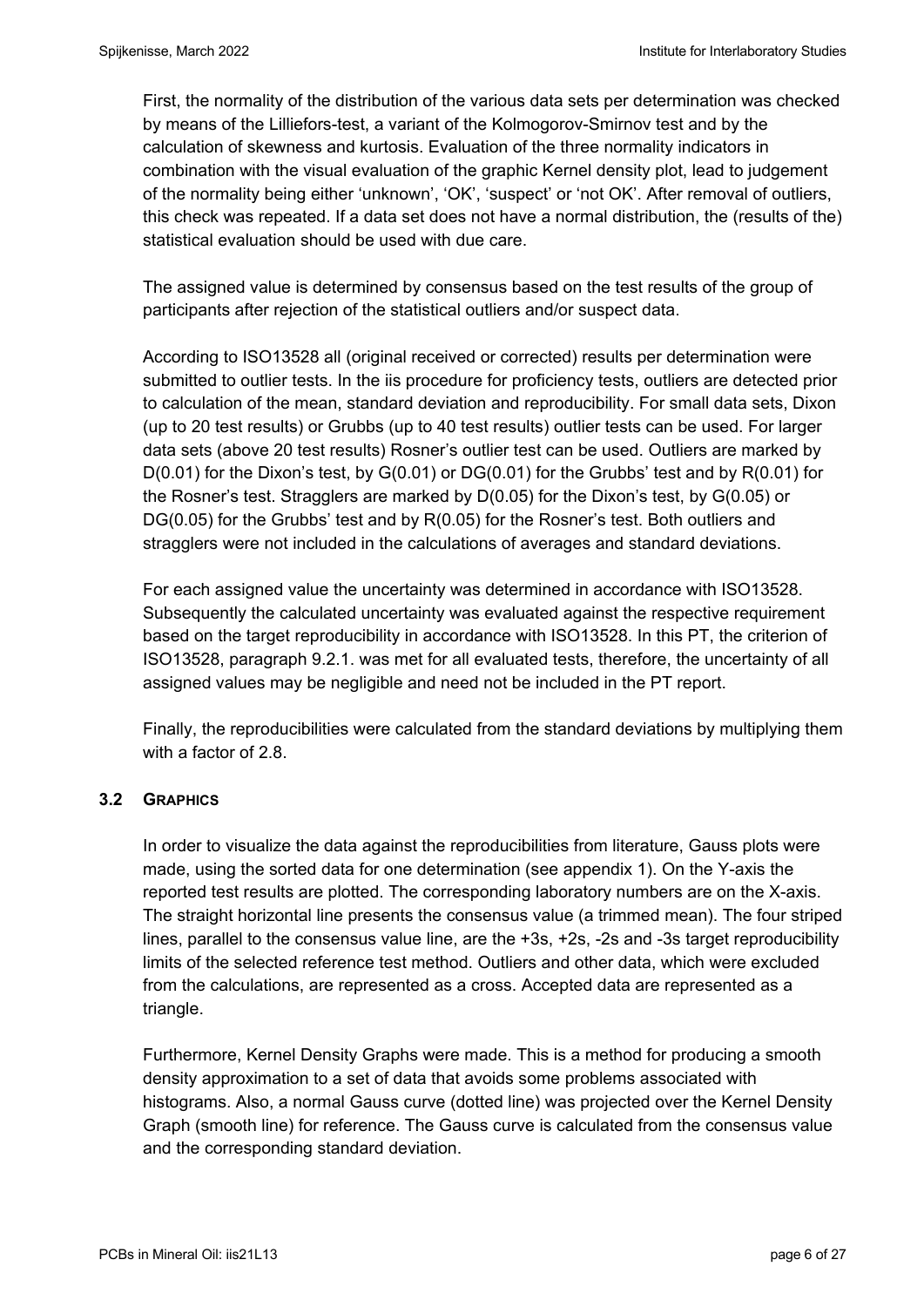# **3.3 Z-SCORES**

To evaluate the performance of the participating laboratories the z-scores were calculated. As it was decided to evaluate the performance of the participants in this proficiency test (PT) against the literature requirements (derived from e.g. ISO or ASTM test methods), the z-scores were calculated using a target standard deviation. This results in an evaluation independent of the variation in this interlaboratory study.

The target standard deviation was calculated from the literature reproducibility by division with 2.8. In case no literature reproducibility was available, other target values were used, like Horwitz or an estimated reproducibility based on former iis proficiency tests.

When a laboratory did use a test method with a reproducibility that is significantly different from the reproducibility of the reference test method used in this report, it is strongly advised to recalculate the z-score, while using the reproducibility of the actual test method used, this in order to evaluate whether the reported test result is fit-for-use.

The z-scores were calculated according to:

```
Z_{\text{target}} = (test result - average of PT) / target standard deviation
```
The  $z_{\text{(target)}}$  scores are listed in the test result tables in appendix 1.

Absolute values for z<2 are very common and absolute values for z>3 are very rare. The usual interpretation of z-scores is as follows:

|        | $ z  < 1$ good             |
|--------|----------------------------|
|        | $1 <  z  < 2$ satisfactory |
|        | $2 <  z  < 3$ questionable |
| 3 <  z | unsatisfactory             |

# **4 EVALUATION**

In this proficiency test no major problems were encountered with the dispatch of the samples. Three participants reported test results after the final reporting date and four participants did not report any test results. Not all participants were able to report all tests requested.

In total 51 laboratories reported 288 numerical test results. Observed were 11 outlying test results, which is 3.8%. In proficiency studies outlier percentages of 3% - 7.5% are quite normal.

Not all data sets proved to have a normal Gaussian distribution. These are referred to as "not OK" or "suspect". The statistical evaluation of these data sets should be used with due care, see also paragraph 3.1.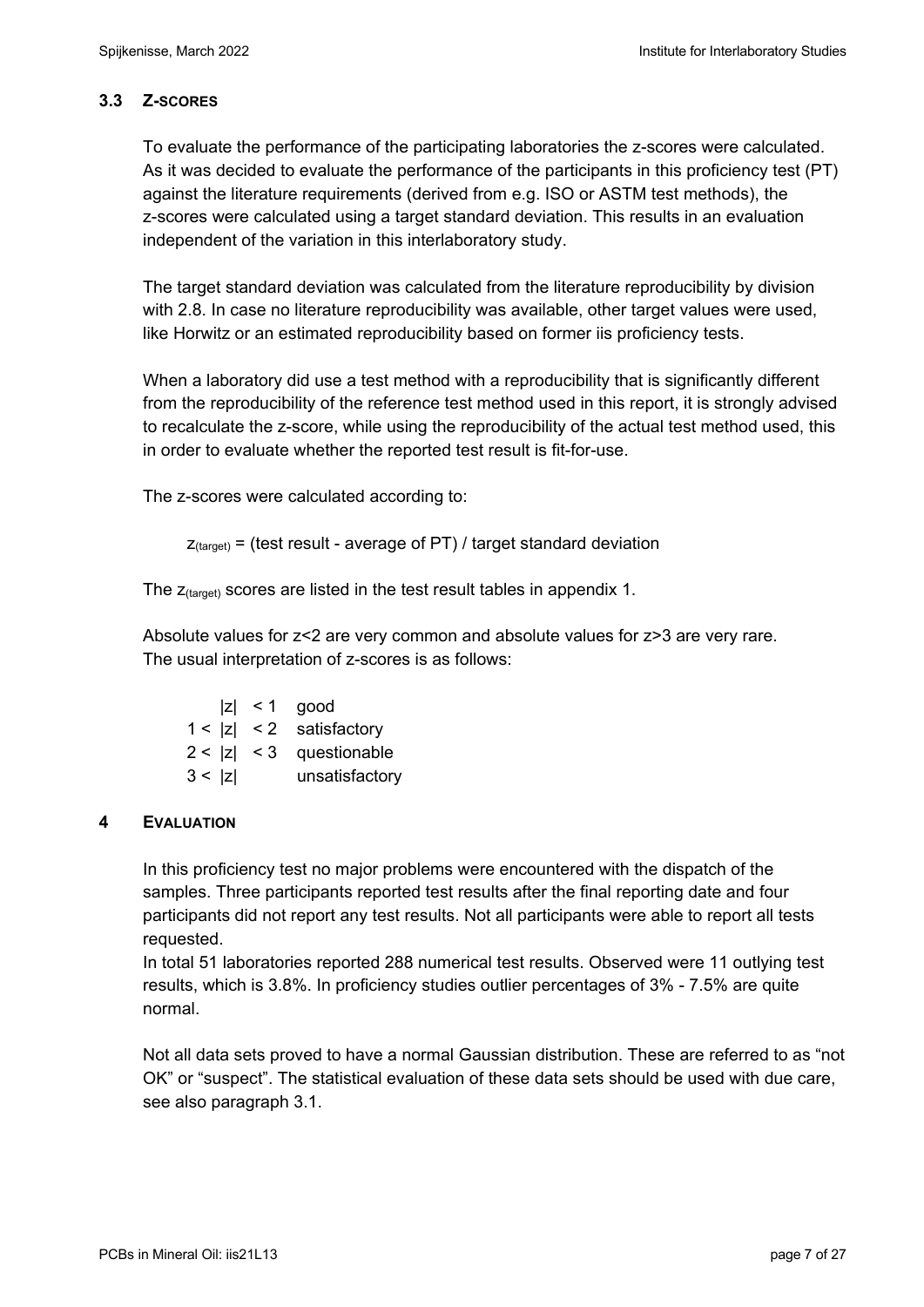## **4.1 EVALUATION PER TEST**

In this section the reported test results are discussed per test. The test methods, which were used by the various laboratories were taken into account for explaining the observed differences when possible and applicable. These test methods are also in the tables together with the reported test results in appendix 1. The abbreviations, used in these tables, are explained in appendix 4.

In the iis PT reports ASTM test methods are referred to with a number (e.g. D4059) and an added designation for the year that the method was adopted or revised (e.g. D4059:00). If applicable, a designation in parentheses is added to designate the year of reapproval (e.g. D4059:00(2018)). In the results tables of appendix 1 only the method number and year of adoption or revision (e.g. D4059:00) will be used.

For the statistical evaluation of the individual PCBs the test method EN12766-1:00 was used, this test method is equal to IP462-1:01. In the test methods IEC61619:99 and DIN51527:93 only the reproducibility of the total PCB content is mentioned while in EN12766-1:00 / IP462- 1:01 the reproducibilities for individual congeners are mentioned.

### **sample #21243**

Total Organohalogenic Compounds TOX as Cl: This determination may be problematic. Only four test results were reported. No statistical outliers were observed. The calculated reproducibility is not in agreement with the requirements of UOP779:08.

Poly Chlorinated Biphenyls as PCB: This determination was problematic. In total eight statistical outliers were observed over seven congeners (no. 28, 52, 101,118, 138,153,180). The calculated reproducibilities after rejection of the statistical outliers are not in agreement with the requirements of EN12766-1:00 / IP462- 1:01.

Poly Chlorinated Biphenyls as Aroclor: This determination was problematic. No statistical outliers were observed. The calculated reproducibilities of the Aroclors 1242, 1254 and 1260 are not in agreement with the requirements of ASTM D4059:00(2018). For Aroclor 1248 no test results were reported.

Total PCB, 5 times the sum of 6 PCB congeners: This determination was problematic. No statistical outliers were observed. The calculated reproducibility is not in agreement with the requirements of EN12766-2 test method B:01.

Total PCB, sum of all congeners: Some participants reported the sum of the seven congeners which are asked in the PT while the total sum PCB of **all** congeners present in the PT sample is requested for this parameter. Therefore, the test results based on the sum of the reported congeners are excluded from the statistical analysis.

 This determination was problematic. Three statistical outliers were observed and three other test results were excluded. The calculated reproducibility after rejection of the suspect data is not in agreement with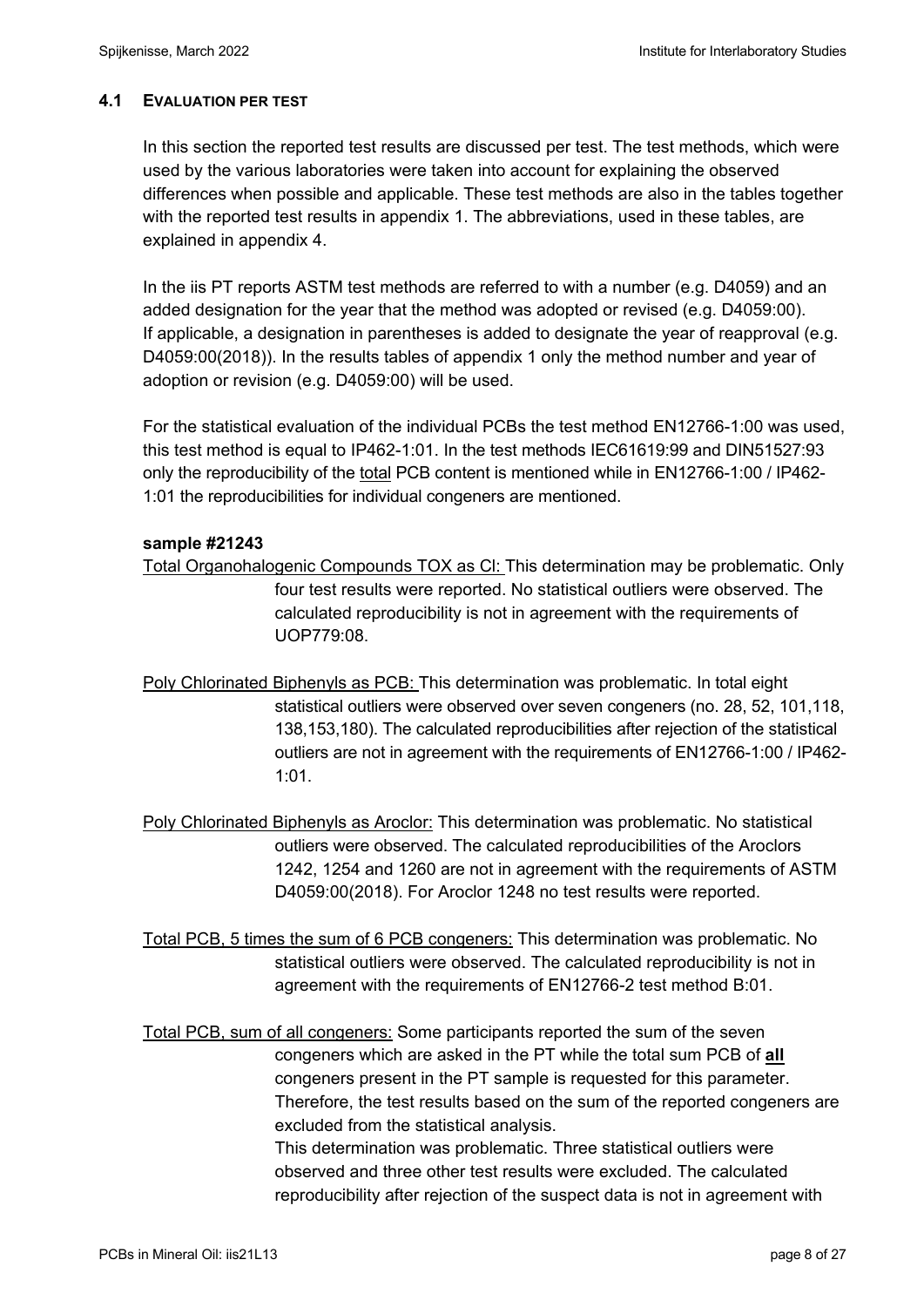the requirements of EN61619:99 and EN12766-2 test method A:01 as this test method is identical to EN61619:99.

Total PCB, sum of all Aroclors: This determination was problematic. No statistical outliers were observed. The calculated reproducibility is not in agreement with the requirements of ASTM D4059:00(2018).

All participants agree that sample #21243 is positive on PCBs. From the data on total organic halogenic components (TOX) an average concentration of 37.5 mg/kg was found in this PT. From this concentration, a total content of 75.7 mg PCB/kg is estimated using an average Cl content of 49.6%, assuming the presence of 45.8% Aroclor 1242 (42% Cl), 36.2% Aroclor 1254 (54% Cl) and 18.0% Aroclor 1260 (60% Cl). All values for total PCB are given in the next table.

|                                | total PCB content<br>in mg/kg |
|--------------------------------|-------------------------------|
| estimated by TOX as CI         | 75.7                          |
| 5 times the sum of 6 congeners | 50.4                          |
| sum of all congeners           | 57.3                          |
| sum of all Aroclors            | 46.3                          |

Table 3: comparison of estimations of total PCB content in sample #21243

The total PCB content is in agreement with the calculation of 5 times the sum of 6 congeners, sum of all congeners and sum of all Aroclor. The estimate from TOX as Cl is much higher.

#### **4.2 PERFORMANCE EVALUATION FOR THE GROUP OF LABORATORIES**

A comparison has been made between the reproducibility as declared by the reference test method and the reproducibility as found for the group of participating laboratories. The number of significant test results, the average, the calculated reproducibility (2.8 \* standard deviation) and the target reproducibility derived from reference test methods (in casu ASTM or EN test methods) are presented in the next table.

| Parameter         | unit  | n  | average | $2.8 * sd$ | R(lit) |
|-------------------|-------|----|---------|------------|--------|
| TOX as CI         | mg/kg | 4  | 37.5    | 14.6       | 6.4    |
| PCB no. 28        | mg/kg | 26 | 1.61    | 1.42       | 0.79   |
| <b>PCB</b> no. 52 | mg/kg | 28 | 1.61    | 1.75       | 0.79   |
| PCB no. 101       | mg/kg | 28 | 2.27    | 2.15       | 1.12   |
| PCB no. 118       | mg/kg | 17 | 1.51    | 1.33       | 0.74   |
| PCB no. 138       | mg/kg | 25 | 2.18    | 1.73       | 1.07   |
| PCB no. 153       | mg/kg | 28 | 1.86    | 1.61       | 0.91   |
| PCB no. 180       | mg/kg | 26 | 0.95    | 0.71       | 0.45   |
| Aroclor 1242      | mg/kg | 12 | 22.3    | 25.4       | 13.8   |
| Aroclor 1248      | mg/kg | 1  | $<$ 1   | n.e.       | n.e.   |
| Aroclor 1254      | mg/kg | 12 | 17.6    | 18.1       | 11.5   |
| Aroclor 1260      | mg/kg | 12 | 8.80    | 8.50       | 6.85   |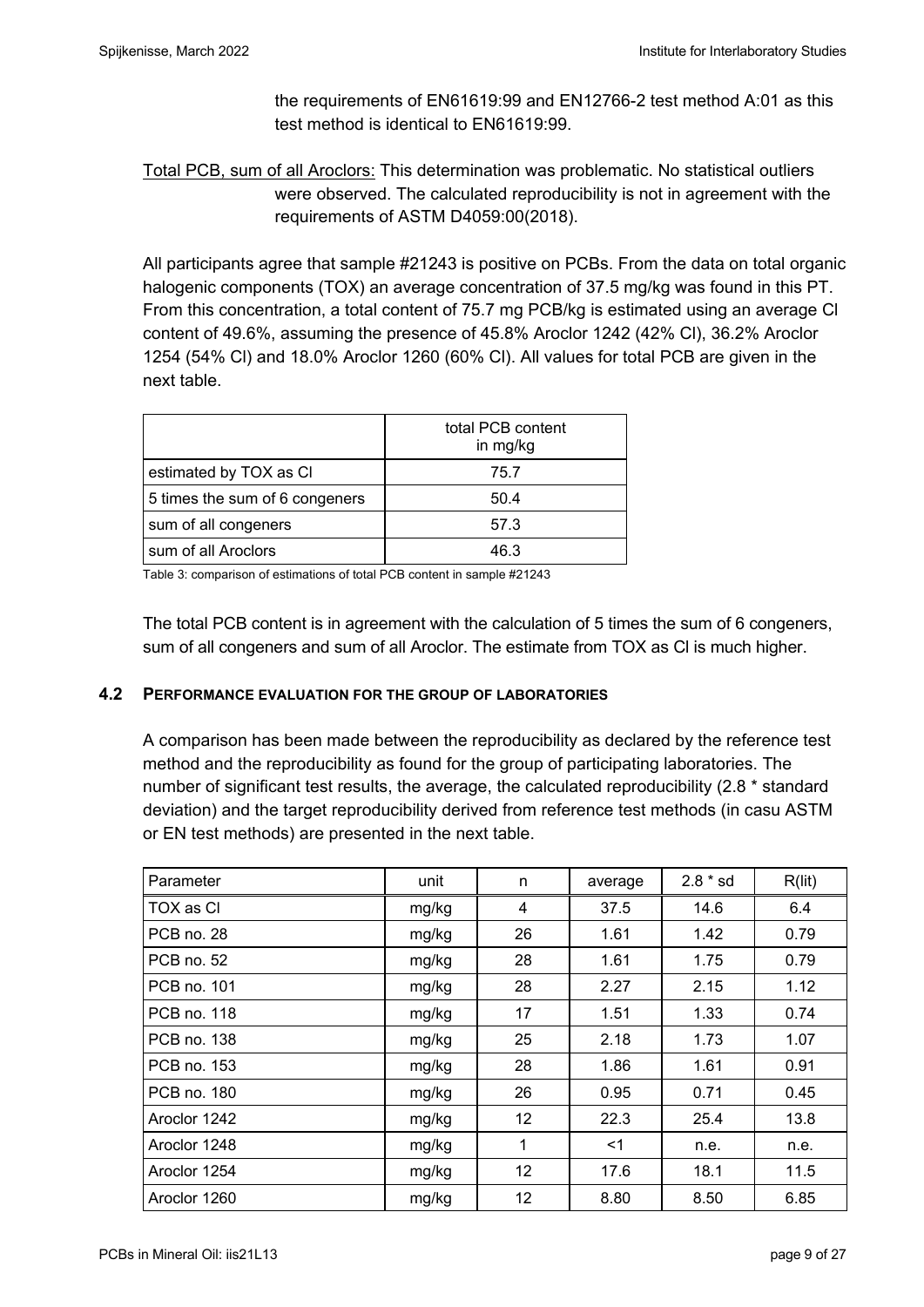| Parameter                               | unit  | n  | average | $2.8 * sd$ | R(lit) |
|-----------------------------------------|-------|----|---------|------------|--------|
| Total PCB, 5 x sum 6 congeners<br>mg/kg |       | 25 | 50.4    | 37.6       | 22.6   |
| Total PCB, sum of all congeners         | mg/kg | 17 | 57.3    | 24.2       | 16.3   |
| Total PCB, sum of Aroclors              | mg/kg | 13 | 46.3    | 45.4       | 23.8   |

Table 4: reproducibilities of tests on sample #21243

Without further statistical calculations it can be concluded that there is not a good compliance of the group of participating laboratories with the reference test methods. The problematic tests have been discussed in paragraph 4.1.

#### **4.3 COMPARISON OF THE NOVEMBER 2021 PROFICIENCY TEST WITH PREVIOUS PTS**

|                                    | November<br>2021 | November<br>2020 | November<br>2019 | November<br>2018 | November<br>2017 |
|------------------------------------|------------------|------------------|------------------|------------------|------------------|
| Number of reporting laboratories   | 51               | 45               | 45               | 45               | 50               |
| Number of test results             | 288              | 251              | 277              | 247              | 275              |
| Number of statistical outliers     | 11               | 9                | 14               | 13               | 16               |
| Percentage of statistical outliers | 3.8%             | 3.6%             | 5.1%             | 5.3%             | 5.8%             |

Table 5: comparison with previous proficiency tests

In proficiency tests outlier percentages of 3% - 7.5% are quite normal.

The performance of the determinations of the proficiency tests was compared against the requirements of the reference test methods. The conclusions are given in the following table.

|                                  | November<br>2021 | November<br>2020 | November<br>2019 | November<br>2018 | November<br>2017 |
|----------------------------------|------------------|------------------|------------------|------------------|------------------|
| TOX as Cl $*$ )                  |                  | n.e.<br>n.e.     |                  |                  | $+/-$            |
| PCB individual                   |                  | $\blacksquare$   | $+/-$            |                  |                  |
| Aroclor individual               |                  | $\blacksquare$   |                  |                  |                  |
| Total PCB, 5 x the sum of 6 cong |                  | ÷                | +                | $+/-$            | $+/-$            |
| Total PCB, sum of all congeners  |                  |                  | +                |                  |                  |
| Total PCB, sum of Aroclors       |                  |                  |                  |                  | $+/-$            |

Table 6: comparison determinations against the reference test methods

\*) based on three or four test results

The following performance categories were used:

- ++ : group performed much better than the reference test method
- + : group performed better than the reference test method
- +/- : group performance equals the reference test method
- : group performed worse than the reference test method
- -- : group performed much worse than the reference test method
- n.e. : not evaluated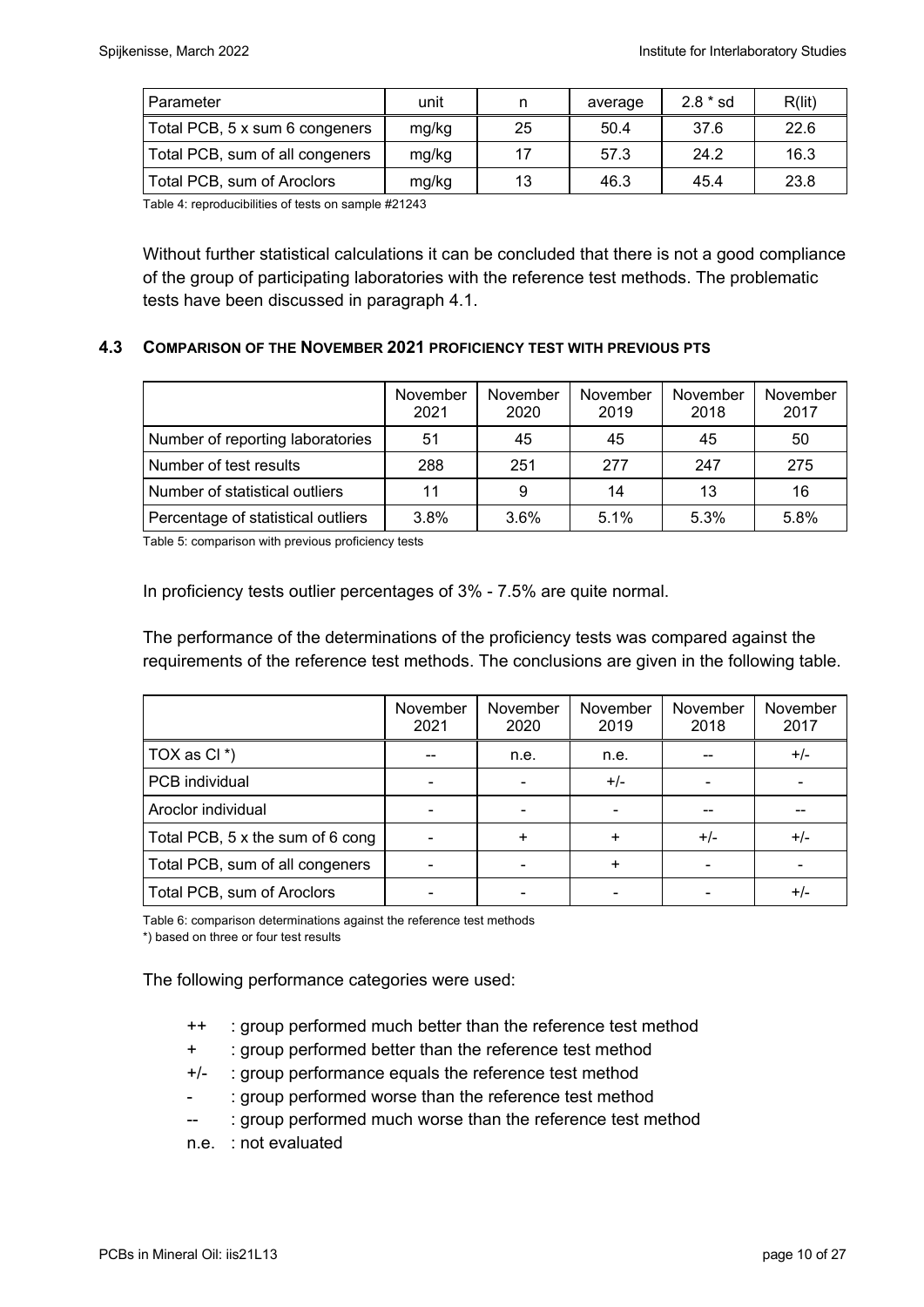Determination of Total Organohalogenic Compounds (TOX) as Cl on sample #21243; results in mg/kg

| פיישייי<br>lab | method             | value           | mark | $z$ (targ)     | remarks |
|----------------|--------------------|-----------------|------|----------------|---------|
| 341            |                    | -----           |      | -----          |         |
| 343            |                    |                 |      |                |         |
| 357            |                    | ------<br>----- |      | -----<br>----- |         |
| 392            |                    |                 |      | ----           |         |
| 398            |                    |                 |      |                |         |
| 455            |                    |                 |      |                |         |
| 498            |                    |                 |      |                |         |
| 511            |                    | -----           |      | -----          |         |
| 614            |                    |                 |      |                |         |
| 902            |                    |                 |      |                |         |
| 912            |                    |                 |      |                |         |
| 1059           |                    |                 |      | -----          |         |
| 1072           |                    | ------          |      | -----          |         |
| 1126           | EN14077            | 32.69           |      | $-2.13$        |         |
| 1135           |                    | -----           |      | -----          |         |
| 1170           |                    | -----           |      | -----          |         |
| 1243           |                    |                 |      |                |         |
| 1304<br>1306   |                    | -----           |      | -----          |         |
| 1352           |                    |                 |      | ----           |         |
| 1374           |                    |                 |      |                |         |
| 1396           |                    |                 |      |                |         |
| 1397           |                    |                 |      |                |         |
| 1435           |                    |                 |      |                |         |
| 1440           |                    |                 |      | -----          |         |
| 1442           |                    | -----           |      | -----          |         |
| 1458           |                    | -----           |      | -----          |         |
| 1495           | EN14077            | 35              |      | $-1.11$        |         |
| 1505           |                    | -----           |      | -----          |         |
| 1513           |                    | -----           |      | -----          |         |
| 1551           |                    |                 |      | -----          |         |
| 1633           |                    |                 |      |                |         |
| 1660           |                    |                 |      | -----          |         |
| 1702           |                    |                 |      | -----          |         |
| 1763<br>1801   |                    |                 |      |                |         |
| 1816           |                    |                 |      |                |         |
| 1841           |                    |                 |      | -----          |         |
| 1875           |                    |                 |      |                |         |
| 1885           |                    |                 |      | -----          |         |
| 1888           |                    |                 |      |                |         |
| 1912           |                    |                 |      |                |         |
| 6067           |                    |                 |      |                |         |
| 6275           |                    |                 |      |                |         |
| 6278           |                    |                 |      |                |         |
| 6283           |                    |                 |      | -----          |         |
| 6334           |                    | -----           |      | -----          |         |
| 6335           |                    | -----           |      | -----          |         |
| 6352           |                    | -----           |      | -----          |         |
| 6355           | In house           | 37.7            |      | 0.07           |         |
| 6382<br>6394   |                    | -----<br>44.75  |      | -----<br>3.17  |         |
| 6414           |                    | -----           |      | -----          |         |
| 6417           |                    | -----           |      | -----          |         |
| 6427           |                    | ------          |      | -----          |         |
|                |                    |                 |      |                |         |
|                | normality          | unknown         |      |                |         |
|                | n                  | 4               |      |                |         |
|                | outliers           | 0               |      |                |         |
|                | mean(n)            | 37.535          |      |                |         |
|                | st.dev. (n)        | 5.2276          |      |                |         |
|                | R(calc.)           | 14.637          |      |                |         |
|                | st.dev.(UOP779:08) | 2.2741          |      |                |         |
|                | R(UOP779:08)       | 6.368           |      |                |         |
|                |                    |                 |      |                |         |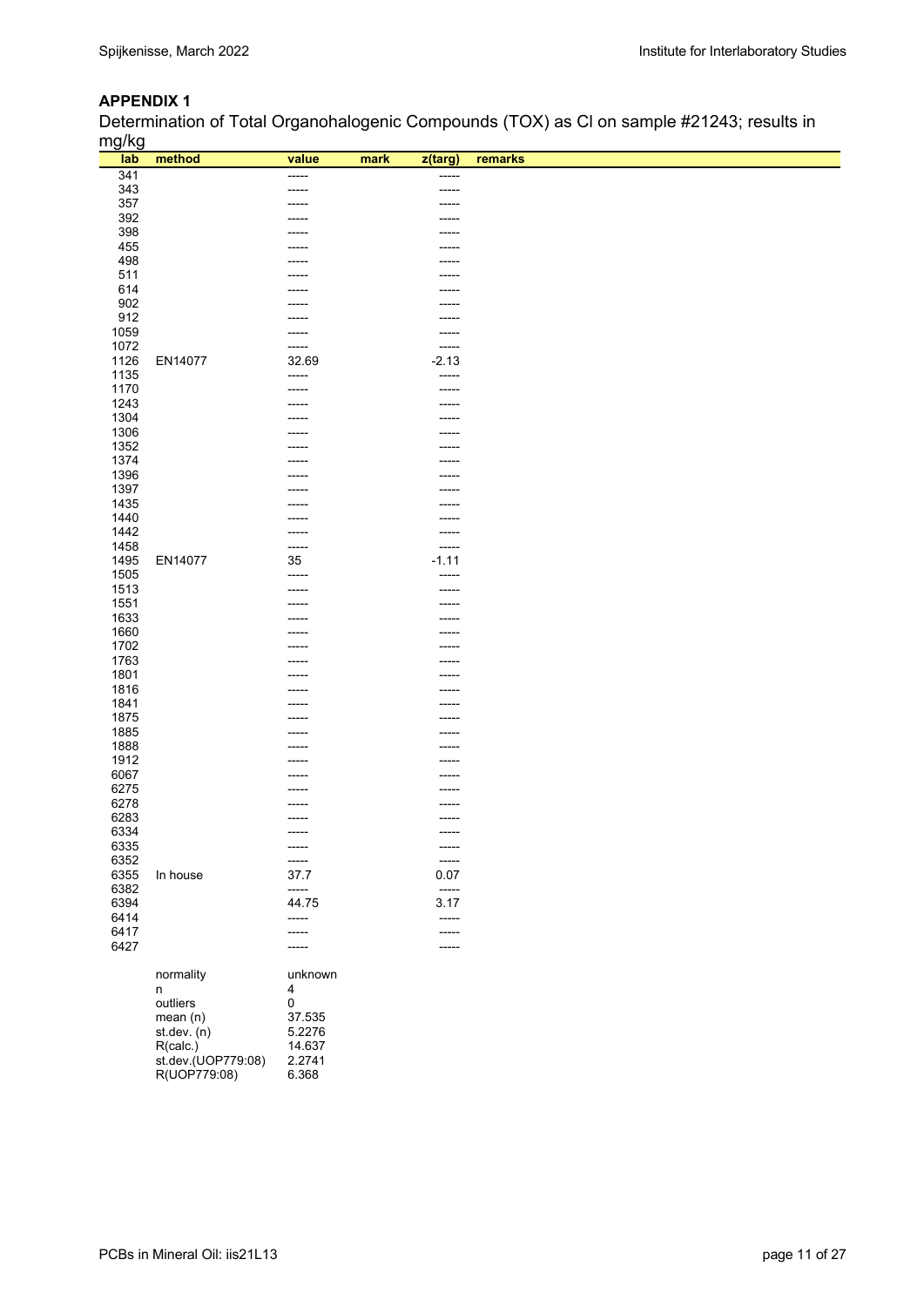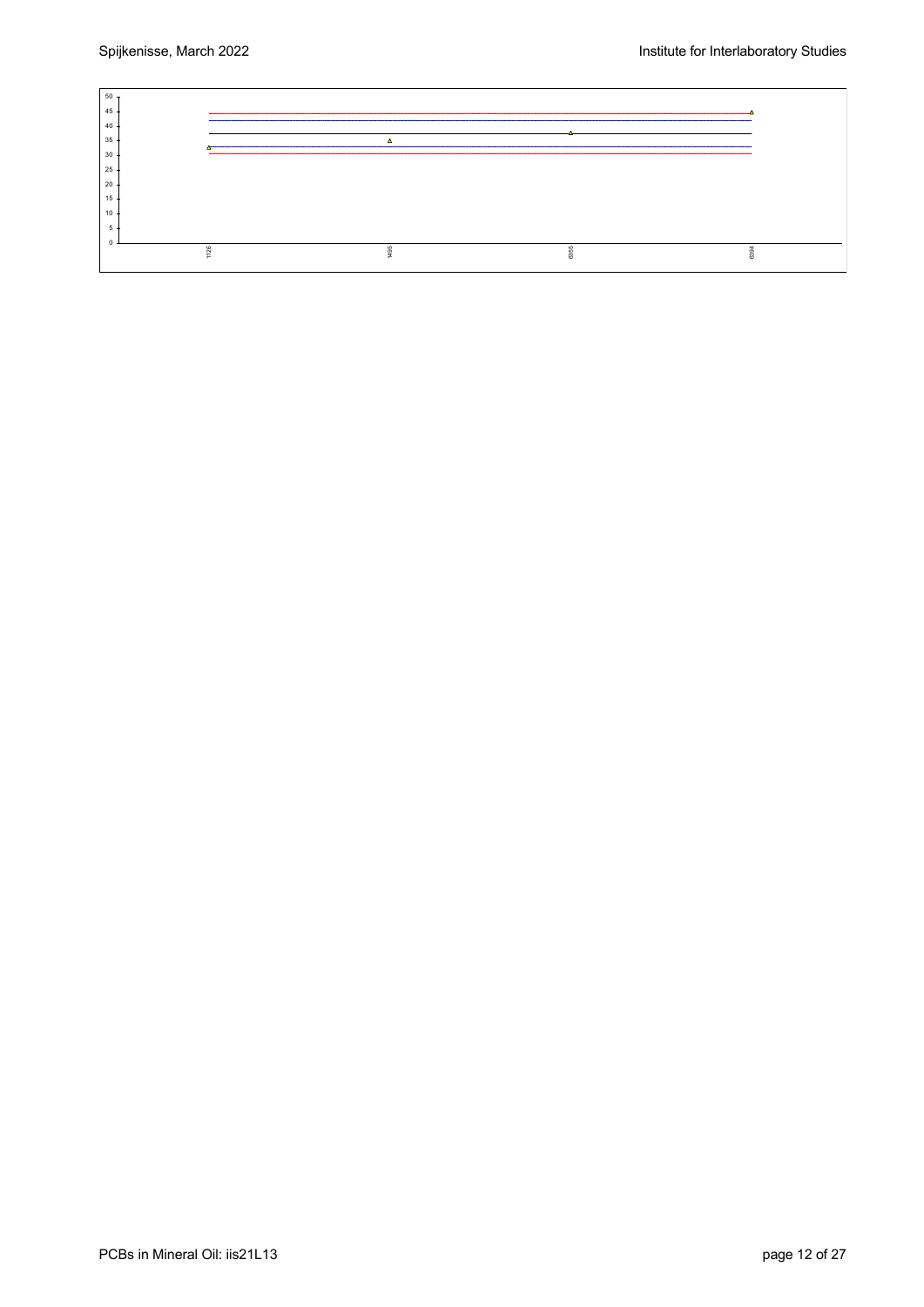Determination of PCB 28, 52, 101, 118, 138, 153 and 180 on sample #21243; results in mg/kg

| lab          | method                         | <b>PCB28</b>             | <b>PCB52</b>    | <b>PCB101</b>   | <b>PCB118</b>          | <b>PCB138</b>   | <b>PCB153</b>   | <b>PCB180</b>            |
|--------------|--------------------------------|--------------------------|-----------------|-----------------|------------------------|-----------------|-----------------|--------------------------|
| 341          |                                | -----                    | -----           | -----           | -----                  | -----           | -----           | -----                    |
| 343          |                                | -----                    | -----           | -----           | -----                  | -----           | -----           | -----                    |
| 357          |                                | -----                    | -----           | -----           | -----                  | -----           | -----           | -----                    |
|              | 392 EN12766-1                  | 0.18842                  | 0.18842         | 1.88419         | -----                  | 4.73559         | 1.54503         | 2.22334                  |
| 398          |                                | -----                    | -----           | -----           | -----                  | -----           | -----           | -----                    |
| 455          |                                | $-----$                  | -----           | -----           | -----                  | ------          | -----           | -----                    |
| 498          | EN12766-1                      | 2.37                     | 2.70            | 3.15            | 2.09                   | 3.21            | 2.48            | 1.30                     |
| 511          |                                | $-----$                  | -----           | -----           | -----                  | -----           | -----           | -----                    |
| 614          |                                | -----                    | -----           | -----           | -----                  | -----           | -----           |                          |
| 902<br>912   |                                | -----<br>-----           | -----<br>-----  | -----<br>-----  | -----<br>-----         | -----<br>-----  | -----<br>-----  | -----                    |
| 1059         |                                | -----                    | -----           | -----           | -----                  | -----           | -----           | -----                    |
|              | 1072 EN12766-1                 | 1.6305                   | 1.5957          | 2.5588          | 1.3465                 | 2.1414          | 2.0255          | 0.8927                   |
|              | 1126 EN12766-1                 | 1.44                     | 1.29            | 2.12            | 1.35                   | 2.01            | 1.54            | 0.84                     |
|              | 1135 EN12766-1                 | 1.91                     | 2.76            | 3.10            | 3.29                   | 1.61            | 1.70            | 0.84                     |
|              | 1170 EN12766-1                 | 0.987                    | 0.860           | 1.175           | 0.812                  | 1.156           | 1.031           | 0.593                    |
| 1243         | EN12766-1                      | 1.44                     | 2.00            | 1.96            | -----                  | 1.57            | 1.88            | 1.12                     |
| 1304         |                                | -----                    | -----           | -----           | -----                  | -----           | -----           | -----                    |
| 1306         |                                | -----                    | -----           | -----           | -----                  | -----           | -----           | -----                    |
| 1352         |                                | -----                    | -----           | -----           | -----                  | -----           | -----           | -----                    |
| 1374         |                                | -----                    | -----           | -----           | -----                  | -----           | -----           | -----                    |
| 1396<br>1397 | IP462-1                        | 1.622<br>$-----$         | 1.640<br>-----  | 1.986<br>-----  | -----<br>-----         | 2.270<br>-----  | 2.582<br>-----  | 1.0419<br>-----          |
| 1435         | EN12766-1                      | 1.71                     | 1.76            | 2.13            | 1.38                   | 1.97            | 1.78            | 0.91                     |
| 1440         |                                | $-----$                  | -----           | -----           | -----                  | -----           | -----           | -----                    |
| 1442         | EN12766-1                      | 1.49                     | 1.69            | 2.10            | 1.91                   | 2.10            | 2.04            | 1.02                     |
| 1458         |                                | -----                    | -----           | -----           | -----                  | -----           | -----           | -----                    |
| 1495         |                                | -----                    | -----           | ------          | -----                  | -----           | -----           | -----                    |
| 1505         |                                | -----                    | -----           | -----           | -----                  | -----           | -----           | -----                    |
| 1551         | 1513 IEC61619<br>IP462-1       | 0.944C<br>1.6701         | 1.824<br>1.4625 | 2.533<br>0.9641 | 1.268<br>-----         | 2.443<br>2.4655 | 1.766<br>2.9532 | 1.103<br>0.9950          |
|              | 1633 IEC61619                  | 1.151                    | 1.427           | 2.652           | 1.770                  | 2.468           | 2.113           | 1.025                    |
|              | 1660 IEC61619                  | 2.19                     | 2.33            | 2.92            | 1.35                   | 2.75            | 2.24            | 1.25                     |
|              | 1702 IEC61619                  | 0                        | 0.68            | 1.03            | 0.91                   | <u>0</u>        | 1.41            | <u>0</u>                 |
| 1763         | EN12766-1                      | 1.286                    | 1.292           | 3.267           | -----                  | 1.746           | 1.775           | 0.703                    |
| 1801         |                                | -----                    | -----           | -----           | -----                  | -----           | -----           | -----                    |
| 1816         |                                | -----                    | -----           | -----           | -----                  | -----           | -----           | -----                    |
| 1841         | <b>IEC61619</b>                | 2.02                     | 1.31            | 2.60            | 2.13                   | 2.91            | 1.50            | 1.30                     |
| 1875         | EN12766-1                      | 2.254                    | 1.955           | 2.403           | -----                  | 2.602           | 2.023           | 0.869                    |
| 1885<br>1888 |                                | -----<br>-----           | -----<br>-----  | -----<br>-----  | -----<br>-----         | -----<br>-----  | -----<br>-----  | -----<br>-----           |
|              | 1912 EN12766-1                 | 1.15905                  | 1.20841         | 1.85682         | 1.15989                | 1.99353         | 1.44234         | 0.84887                  |
|              | 6067 EN12766-1                 | 1.384                    | 1.652           | 1.227           | 1.186                  | 2.025           | 1.417           | 0.808                    |
| 6275         |                                | -----                    | -----           | -----           | -----                  | -----           | -----           | -----                    |
| 6278         |                                | -----                    | -----           | -----           | -----                  | -----           | -----           | -----                    |
| 6283         |                                | 2.39                     | 2.58            | 3.09            | 2.17                   | 2.61            | 2.17            | 1.09                     |
| 6334         |                                | -----                    | -----           | -----           | -----                  | -----           | -----           | -----                    |
|              | 6335 EN12766-1                 | 1.70                     | 2.06            | 3.24            | -----                  | 2.14            | 1.16            | 0.90                     |
| 6355         | 6352 DIN51527Mod.<br>EN12766-1 | 2.79<br>1.549            | 2.48<br>1.714   | 3.33<br>2.661   | 2.40<br>1.460          | 3.69<br>2.491   | 3.04<br>2.267   | 1.62<br>1.019            |
|              | 6382 EN12766-1                 | 0.948                    | 0.602           | 1.036           | -----                  | 0.982           | 0.822           | 0.472                    |
| 6394         |                                | 0.82C                    | 1.39 C          | 1.77 C          | -----                  | 1.5C            | 1.256 C         | 0.866C                   |
| 6414         |                                | $-----$                  | -----           | -----           | -----                  | -----           | -----           | -----                    |
|              | 6417 EN12766-1                 | 1.14                     | 1.15            | 1.49            | 1.05                   | 1.69            | 1.32            | 0.75                     |
| 6427         | EN12766-1                      | 1.83                     | 1.43            | 3.38            | -----                  | 0.26            | 2.88            | 0.53                     |
|              |                                |                          |                 |                 |                        |                 |                 |                          |
|              | normality                      | OK                       | OK              | OK              | OK                     | OK              | OK              | OK                       |
|              | n                              | 26                       | 28              | 28              | 17                     | 25              | 28              | 26                       |
|              | outliers<br>mean $(n)$         | $\overline{2}$<br>1.6086 | 0<br>1.6083     | 0<br>2.2719     | $\mathbf{1}$<br>1.5143 | 3<br>2.1817     | 0<br>1.8628     | $\overline{2}$<br>0.9502 |
|              | st dev. (n)                    | 0.50672                  | 0.62526         | 0.76751         | 0.47553                | 0.61621         | 0.57587         | 0.25223                  |
|              | R(calc.)                       | 1.4188                   | 1.7507          | 2.1490          | 1.3315                 | 1.7254          | 1.6124          | 0.7062                   |
|              | st.dev.(EN12766-1:00)          | 0.28049                  | 0.28042         | 0.39939         | 0.26357                | 0.38322         | 0.32605         | 0.16247                  |
|              | R(EN12766-1:00)                | 0.7854                   | 0.7852          | 1.1183          | 0.7380                 | 1.0730          | 0.9129          | 0.4549                   |

*Underlined,* Italic and bold test results are statistical outliers according Grubbs outlier test.

Lab 1513 first reported <0.2 PCB28

Lab 6394 first reported 4.10 PCB28, 6.95 PCB52, 8.87 PCB101, 7.51 PCB138, 6.28 PCB153, 4.33 PCB180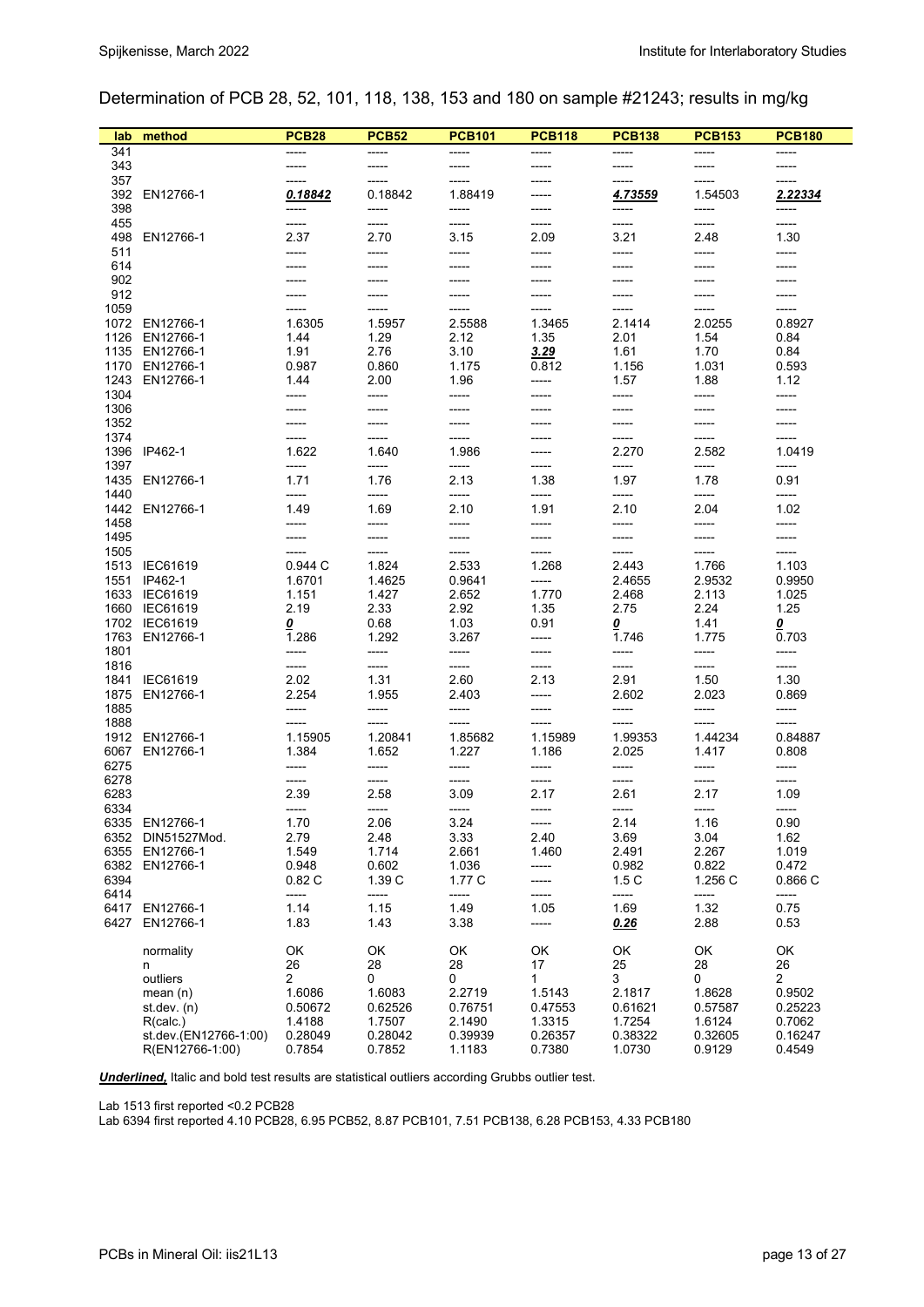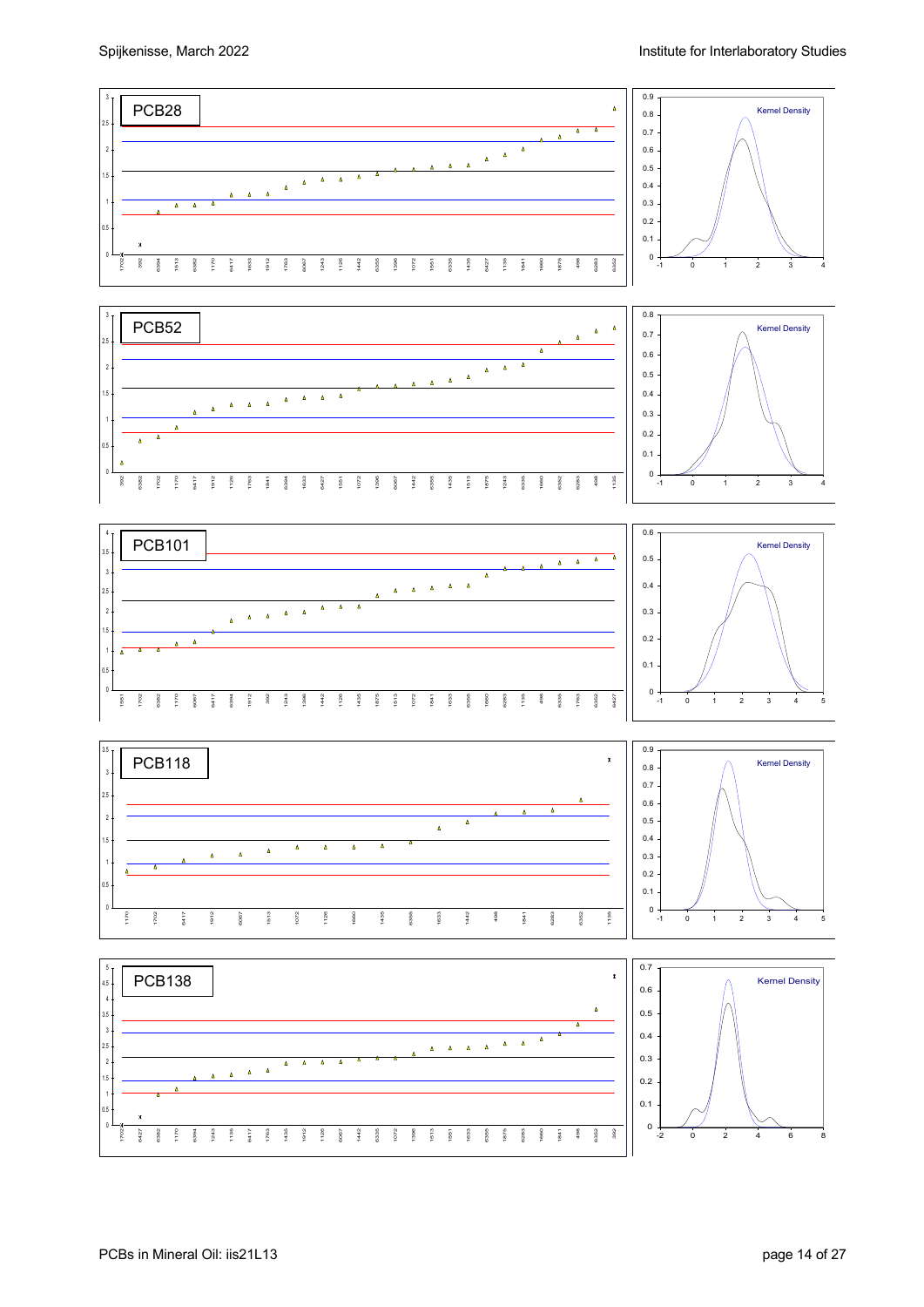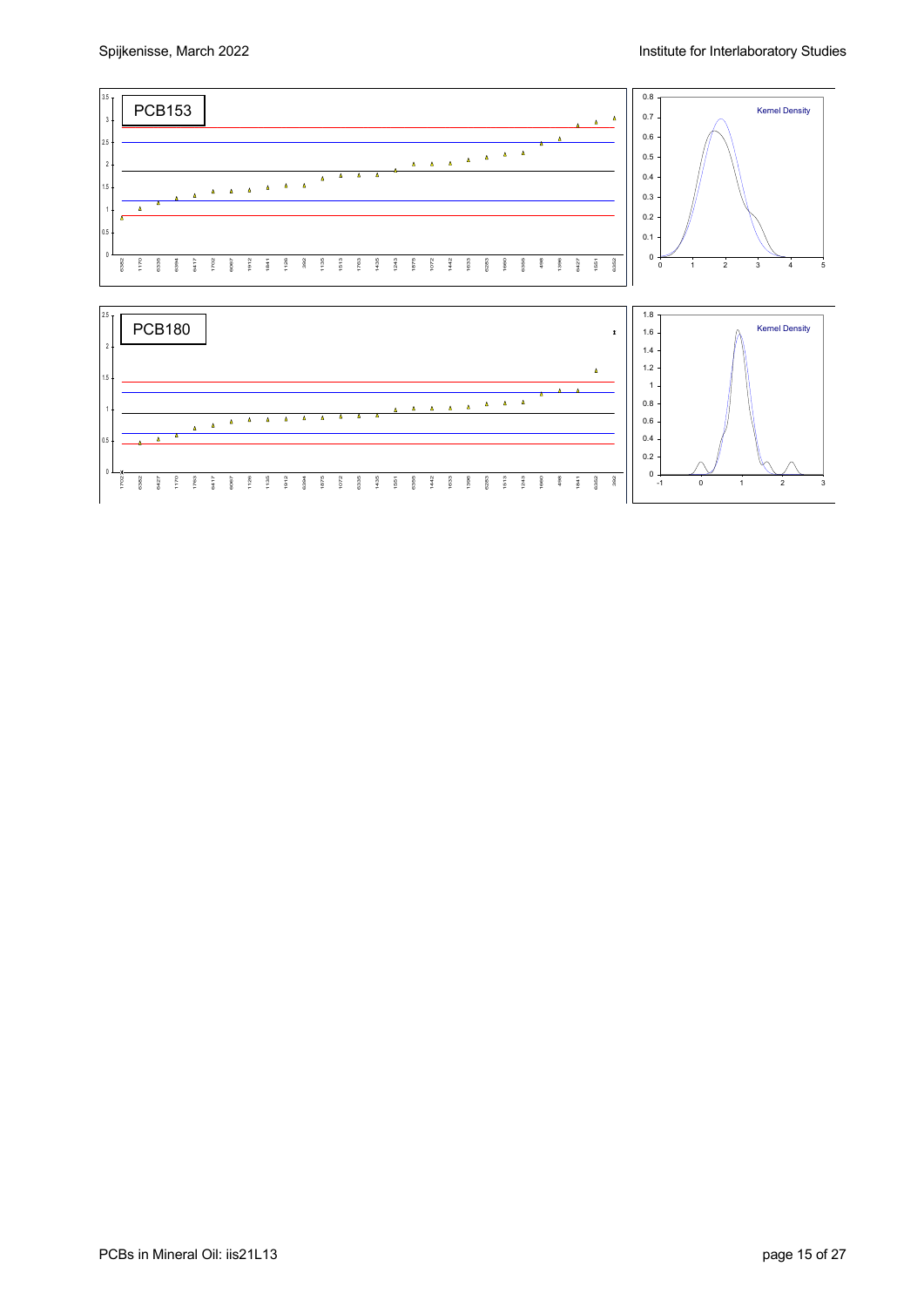# Determination of Aroclor 1242, 1248, 1254 and 1260 on sample #21243; results in mg/kg

| lab          | method                                   | Aroclor 1242       | <b>Aroclor 1248</b> | Aroclor 1254       | Aroclor 1260      |
|--------------|------------------------------------------|--------------------|---------------------|--------------------|-------------------|
| 341          |                                          | -----              | ------              | -----              | -----             |
| 343          |                                          | -----              | ------              | ------             | -----             |
| 357          |                                          | -----              | -----               | -----              | -----             |
| 392          |                                          |                    |                     |                    |                   |
| 398          |                                          |                    |                     |                    |                   |
| 455          |                                          |                    |                     |                    |                   |
| 498          |                                          |                    |                     | -----              |                   |
| 511          | 614 D4059                                | -----<br>14.92     |                     | 18.82              | -----<br>9.33     |
| 902          |                                          | -----              |                     | -----              | -----             |
| 912          |                                          | -----              |                     | -----              | $-----$           |
| 1059         |                                          | -----              |                     | -----              | ------            |
|              | 1072 D4059                               | 21.792             |                     | 15.812             | 10.506            |
| 1126         |                                          | -----              |                     | -----              | -----             |
| 1135         |                                          | -----              |                     | -----              | -----             |
| 1170         |                                          | -----              |                     | -----              | -----             |
| 1243         |                                          | -----              |                     | -----              | -----             |
|              | 1304 In house                            | 27.38              |                     | 15.53              | 9.38              |
| 1306         | EPA600                                   | 18.0614            |                     | 13.3659            | 11.2791           |
|              | 1352 In house                            | 23.699             |                     | 27.972             | 12.440            |
| 1396         | 1374 D4059                               | 29.17              |                     | 25.66              | 7.93              |
| 1397         |                                          | -----              |                     | -----              | -----             |
| 1435         |                                          | -----              |                     | ----               | -----             |
| 1440         |                                          | -----              |                     | -----              | ------            |
| 1442         |                                          | -----              |                     | -----              | -----             |
| 1458         | D4059                                    | 36.8               |                     | 24.6 C             | 11.8              |
| 1495         |                                          | -----              |                     | $-----$            | -----             |
| 1505         | D4059                                    | 7.37               |                     | 5.00               | 2.67              |
| 1513         |                                          | -----              |                     | -----              | -----             |
| 1551         |                                          | -----              |                     | -----              | -----             |
| 1633         |                                          |                    |                     |                    |                   |
| 1660<br>1702 |                                          | -----              |                     | -----              | -----             |
| 1763         |                                          |                    |                     |                    |                   |
| 1801         |                                          |                    |                     |                    |                   |
| 1816         |                                          |                    |                     |                    |                   |
| 1841         |                                          |                    |                     | -----              |                   |
| 1875         |                                          | -----              | -----               | -----              | -----             |
|              | 1885 EPA6013                             | 27                 | 0                   | 11                 | 5.0               |
| 1888         |                                          | -----              | -----               | -----              | -----             |
| 1912<br>6067 |                                          | -----<br>-----     |                     | -----              | -----<br>-----    |
| 6275         |                                          | -----              |                     | -----              | -----             |
| 6278         | EPA8082A                                 | 20.533             |                     | 20.241             | 6.464             |
| 6283         |                                          | -----              |                     | -----              | -----             |
|              | 6334 IEC61619                            | 32.7               | -----               | 16.6               | 7.1               |
| 6335         |                                          | -----              | -----               | -----              | -----             |
|              | 6352 DIN51527Mod.                        | 8.60               |                     | 16.95              | 11.68             |
| 6355         |                                          | -----              |                     | -----              | -----             |
| 6382         |                                          |                    |                     |                    |                   |
| 6394<br>6414 |                                          |                    |                     |                    |                   |
| 6417         |                                          | -----              |                     | -----              |                   |
| 6427         |                                          | -----              |                     | -----              | -----             |
|              |                                          |                    |                     |                    |                   |
|              | normality                                | OK                 |                     | OK                 | OK                |
|              | n                                        | 12                 |                     | 12                 | 12                |
|              | outliers                                 | 0                  |                     | 0                  | 0                 |
|              | mean $(n)$                               | 22.3354            |                     | 17.6292            | 8.7983            |
|              | st.dev. $(n)$                            | 9.05464            |                     | 6.46070            | 3.03522           |
|              | R(calc.)<br>st.dev.(D4059:00 (silicone)) | 25.3530<br>4.91692 |                     | 18.0900<br>4.11739 | 8.4986<br>2.44481 |
|              | R(D4059:00 (silicone))                   | 13.7674            |                     | 11.5287            | 6.8455            |

Lab 1458 first reported 44.6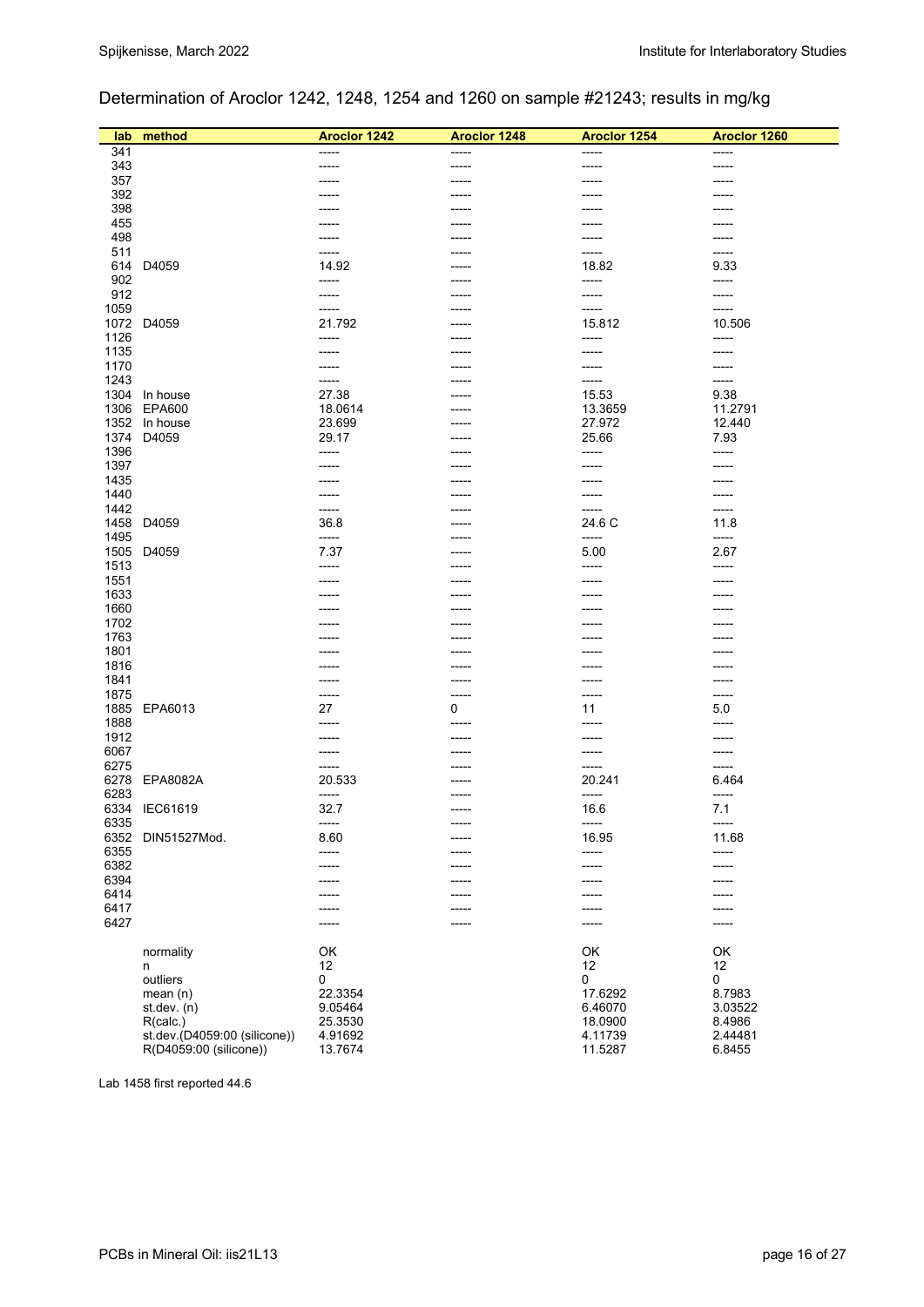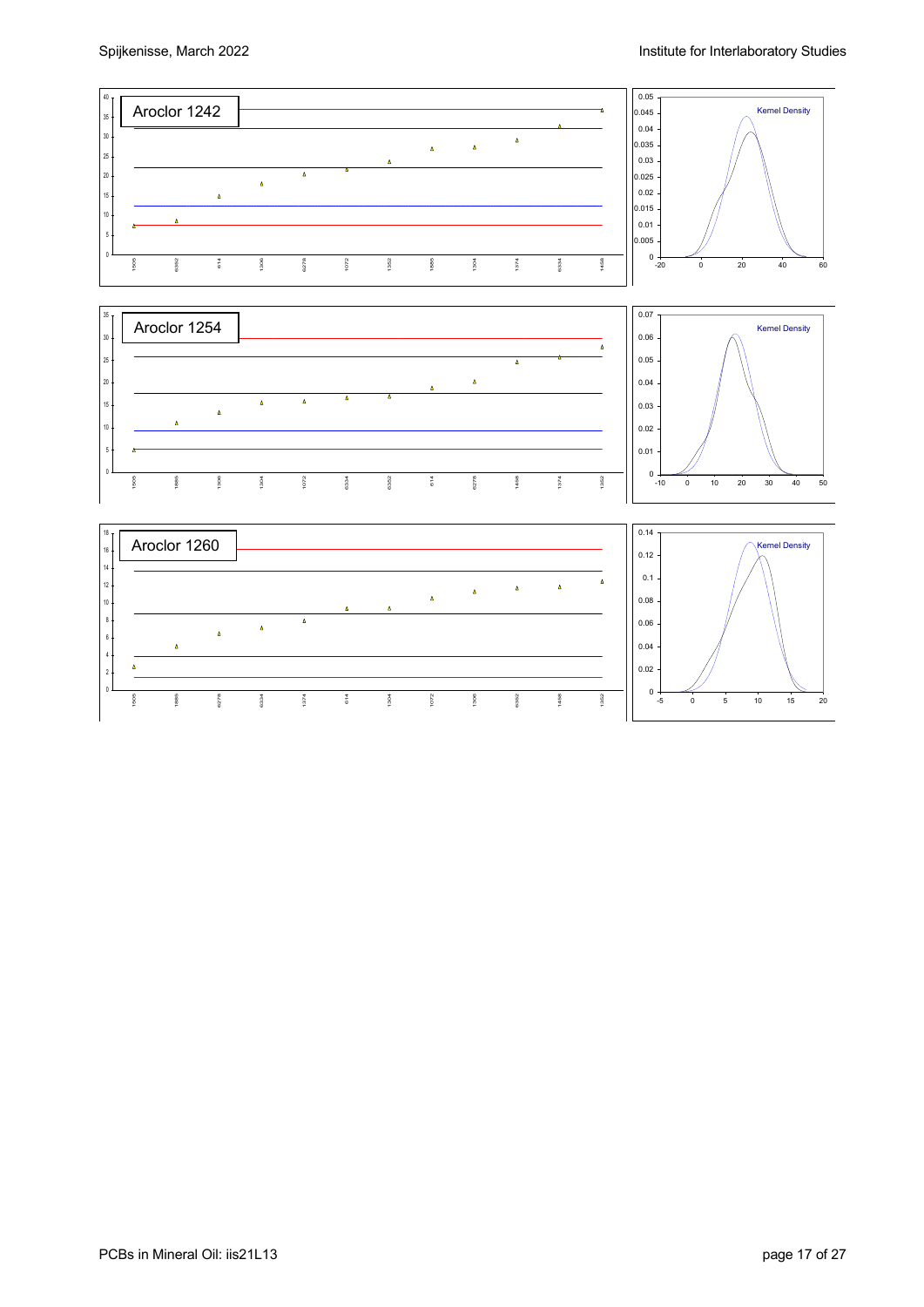# Determination of Total PCB, 5 times the sum of 6 congeners on sample #21243; results in mg/kg

| lab          | method                 | value          | mark | z(targ)          | remarks                                      |
|--------------|------------------------|----------------|------|------------------|----------------------------------------------|
| 341          |                        |                |      |                  |                                              |
| 343          |                        |                |      |                  |                                              |
| 357          |                        |                |      |                  |                                              |
| 392          |                        | -----          |      | -----            |                                              |
| 398<br>455   | EN12766-2-B            | 50.2<br>-----  |      | $-0.03$<br>----- |                                              |
| 498          | EN12766-2-B            | 76.01          |      | 3.16             |                                              |
| 511          |                        | -----          |      | -----            |                                              |
| 614          |                        |                |      |                  |                                              |
| 902          |                        |                |      |                  |                                              |
| 912          |                        |                |      |                  |                                              |
| 1059         | EN12766-2-B            | 54.2228        |      | 0.47             |                                              |
| 1072<br>1126 |                        | -----          |      | -----            |                                              |
| 1135         |                        | -----          |      | -----            |                                              |
| 1170         | EN12766-2-B            | 29.01          |      | $-2.65$          |                                              |
| 1243         | EN12766-2-B            | 49.85          |      | $-0.07$          |                                              |
| 1304         |                        | -----          |      | -----            |                                              |
| 1306         |                        |                |      |                  |                                              |
| 1352<br>1374 |                        |                |      |                  |                                              |
| 1396         | IP462-2                | 37.560         | Ε    | $-1.59$          | calculation difference, iis calculated 55.71 |
| 1397         | EN12766-2-B            | 43.1           |      | $-0.91$          |                                              |
| 1435         | EN12766-2-B            | 51.3           |      | 0.11             |                                              |
| 1440         |                        | -----          |      | -----            |                                              |
| 1442         | EN12766-2-B            | 52.18          |      | 0.21             |                                              |
| 1458<br>1495 | EN12766-2-B            | -----<br>41.1  |      | -----<br>$-1.16$ |                                              |
| 1505         |                        | -----          |      | -----            |                                              |
| 1513         |                        | -----          |      | -----            |                                              |
| 1551         | IP462-2                | 52.5522        |      | 0.26             |                                              |
| 1633         | EN12766-2-B            | 54.170         |      | 0.46             |                                              |
| 1660<br>1702 |                        | -----<br>----- |      | -----<br>-----   |                                              |
| 1763         | EN12766-2-B            | 50.346         |      | $-0.01$          |                                              |
| 1801         |                        | -----          |      | -----            |                                              |
| 1816         |                        | -----          |      | -----            |                                              |
| 1841         | EN12766-2-B            | 53.23          | Ε    | 0.34             | calculated difference, iis calculated 58.2   |
| 1875<br>1885 | EN12766-2-B            | 60.53<br>----- |      | 1.25<br>-----    |                                              |
| 1888         |                        | -----          |      | -----            |                                              |
| 1912         | EN12766-2-B            | 42.6           |      | $-0.97$          |                                              |
| 6067         | EN12766-2-B            | 42.6           |      | -0.97            |                                              |
| 6275         |                        | -----          |      | -----            |                                              |
| 6278         |                        | -----          |      | -----            |                                              |
| 6283<br>6334 | EN12766-2-B            | 69.65<br>----- |      | 2.38<br>-----    |                                              |
| 6335         | EN12766-2-B            | 56.054         |      | 0.69             |                                              |
| 6352         | DIN51527Mod.           | 84.75          |      | 4.24             |                                              |
| 6355         | EN12766-2-B            | 58.511         |      | 1.00             |                                              |
| 6382         | EN12766-2-B            | 24.31          |      | $-3.23$          |                                              |
| 6394<br>6414 | EN12766-2-B            | 38.04<br>----- |      | $-1.54$<br>----- |                                              |
| 6417         | EN12766-2-B            | 37.70          |      | $-1.58$          |                                              |
| 6427         | EN12766-2-B            | 51.6           |      | 0.14             |                                              |
|              |                        |                |      |                  |                                              |
|              | normality              | suspect        |      |                  |                                              |
|              | n                      | 25             |      |                  |                                              |
|              | outliers<br>mean $(n)$ | 0<br>50.4470   |      |                  |                                              |
|              | st.dev. (n)            | 13.43582       |      |                  |                                              |
|              | R(calc.)               | 37.6203        |      |                  |                                              |
|              | st.dev.(EN12766-2B:01) | 8.08240        |      |                  |                                              |
|              | R(EN12766-2B:01)       | 22.6307        |      |                  |                                              |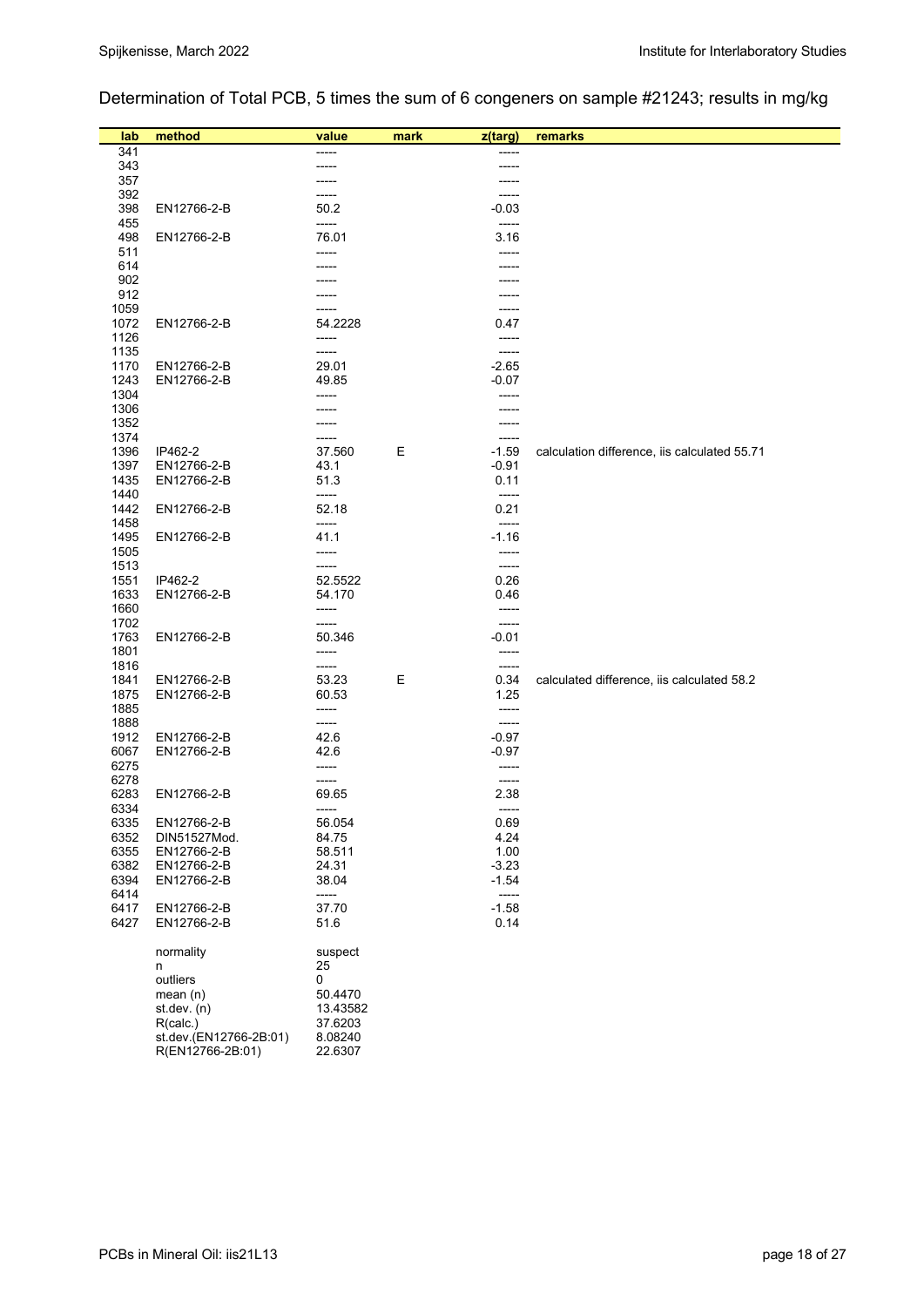

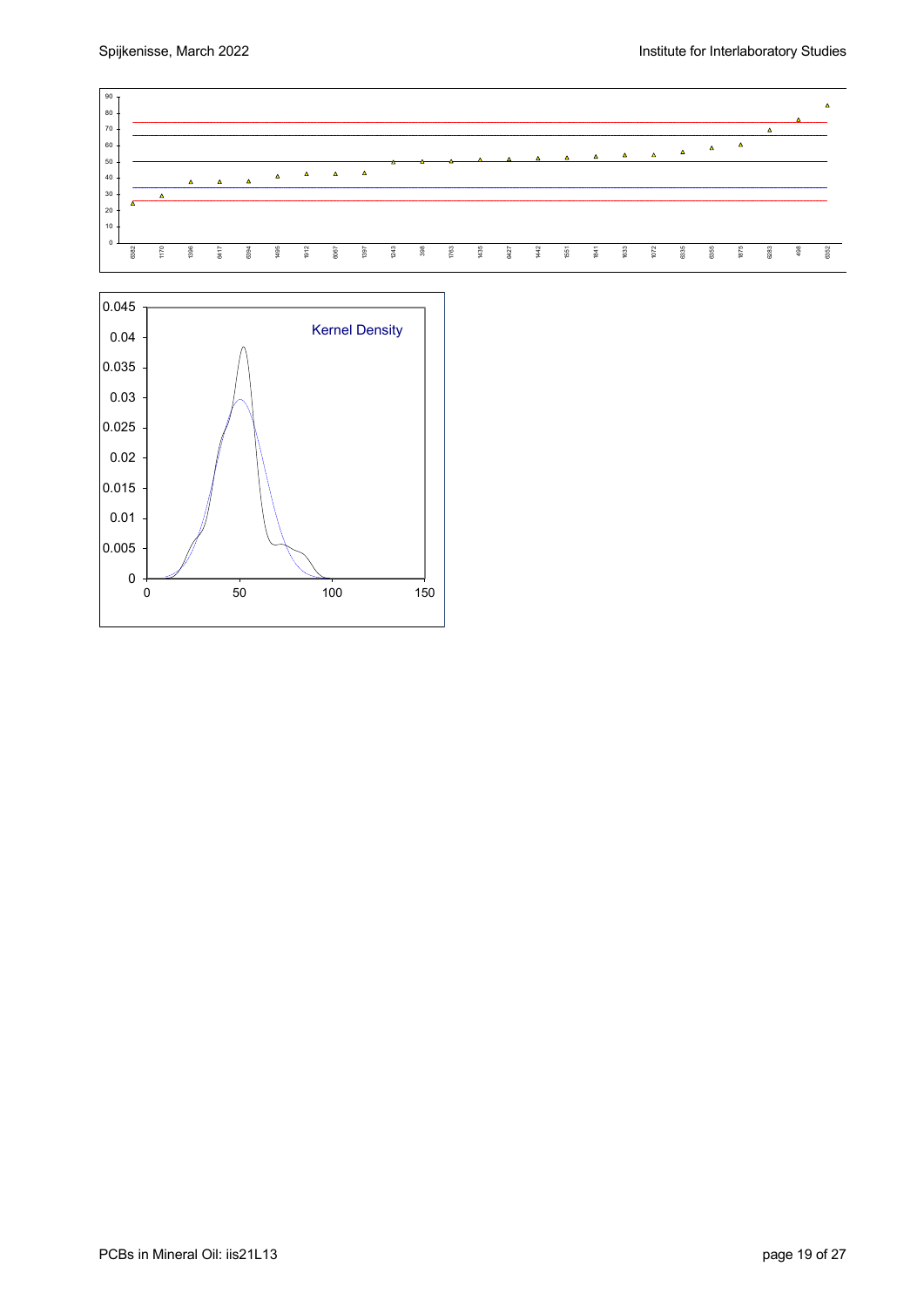# Determination of Total PCB, sum of all congeners on sample #21243; results in mg/kg

| lab          | method                           | value                | mark        | z(targ)          | remarks                                 |
|--------------|----------------------------------|----------------------|-------------|------------------|-----------------------------------------|
| 341          | EN61619                          | 54                   |             | $-0.57$          |                                         |
| 343          | EN61619                          | 54                   |             | $-0.57$          |                                         |
| 357          |                                  | -----                |             | $-----$          |                                         |
| 392          | EN12766-2A                       | 10.76499             | ex          | $-7.98$          | test result excluded, see § 4.1         |
| 398          |                                  | -----                |             | -----            |                                         |
| 455          | EN61619                          | 54.3                 |             | $-0.52$          |                                         |
| 498          |                                  |                      |             | -----            |                                         |
| 511          |                                  |                      |             |                  |                                         |
| 614          |                                  |                      |             |                  |                                         |
| 902          |                                  |                      |             |                  |                                         |
| 912<br>1059  |                                  |                      |             |                  |                                         |
| 1072         | EN61619                          | 52.0276              |             | $-0.90$          |                                         |
| 1126         |                                  | -----                |             |                  |                                         |
| 1135         |                                  |                      |             |                  |                                         |
| 1170         |                                  |                      |             |                  |                                         |
| 1243         |                                  |                      |             |                  |                                         |
| 1304         |                                  |                      |             |                  |                                         |
| 1306         |                                  |                      |             |                  |                                         |
| 1352         |                                  |                      |             |                  |                                         |
| 1374         |                                  |                      |             |                  |                                         |
| 1396         |                                  |                      |             |                  |                                         |
| 1397         |                                  |                      |             | -----            |                                         |
| 1435         | EN61619                          | 54.02                |             | $-0.56$          |                                         |
| 1440         | EN61619                          | 77                   | C           | 3.38             | first reported 81                       |
| 1442         | EN61619                          | 49.31                |             | $-1.37$          |                                         |
| 1458         |                                  | -----                |             | -----            |                                         |
| 1495         | EN12766-2A                       | 47.2                 |             | $-1.73$          |                                         |
| 1505         |                                  | -----                |             | -----            |                                         |
| 1513         | IEC61619                         | 56.3                 | C           | $-0.17$          | first reported 52.4                     |
| 1551         | IEC61619                         | -----<br>56.740      | W           | -----<br>$-0.10$ | test result withdrawn, reported 10.5104 |
| 1633<br>1660 | EN61619                          | 70.92                |             | 2.34             |                                         |
| 1702         | IEC61619                         | 19.20                | G(0.05)     | $-6.54$          |                                         |
| 1763         |                                  | -----                |             | -----            |                                         |
| 1801         | EN61619                          | 55.49                |             | $-0.31$          |                                         |
| 1816         | EN61619                          | 51.5                 |             | $-1.00$          |                                         |
| 1841         | IEC61619                         | 65.26                |             | 1.36             |                                         |
| 1875         |                                  | -----                |             | -----            |                                         |
| 1885         |                                  | -----                |             | -----            |                                         |
| 1888         | IEC61619                         | 22.8                 | C, DG(0.05) | $-5.92$          | first reported 28.02                    |
| 1912         |                                  | -----                |             | -----            |                                         |
| 6067         | EN61619                          | 30.06                | DG(0.05)    | $-4.67$          |                                         |
| 6275         | IEC61619                         | 46                   |             | $-1.94$          |                                         |
| 6278         |                                  | -----                |             | -----            |                                         |
| 6283         | IEC61619                         | 69.1                 |             | 2.02             |                                         |
| 6334         |                                  | -----                |             | -----            |                                         |
| 6335         |                                  | -----                |             | -----            | test result excluded, see § 4.1         |
| 6352<br>6355 | DIN51527Mod.                     | 19.35                | ex          | $-6.51$          |                                         |
| 6382         |                                  | -----                |             | -----<br>-----   |                                         |
| 6394         |                                  | -----                | W           | -----            | test result withdrawn, reported 24.03   |
| 6414         | IEC61619                         | 61                   |             | 0.63             |                                         |
| 6417         | EN12766-2A                       | 8.59                 | ex          | $-8.35$          | test result excluded, see § 4.1         |
| 6427         |                                  | -----                |             | -----            |                                         |
|              |                                  |                      |             |                  |                                         |
|              | normality                        | OK                   |             |                  |                                         |
|              | n                                | 17                   |             |                  |                                         |
|              | outliers                         | $3 + 3ex$            |             |                  |                                         |
|              | mean $(n)$                       | 57.3040              |             |                  |                                         |
|              | st.dev. (n)                      | 8.62769              |             |                  |                                         |
|              | R(calc.)<br>$H$ dou (ENR1810.00) | 24.1575<br>$E$ 02074 |             |                  |                                         |

nt.dev (EN61619:99) 5.83071<br>R(EN61619:99) 16.3260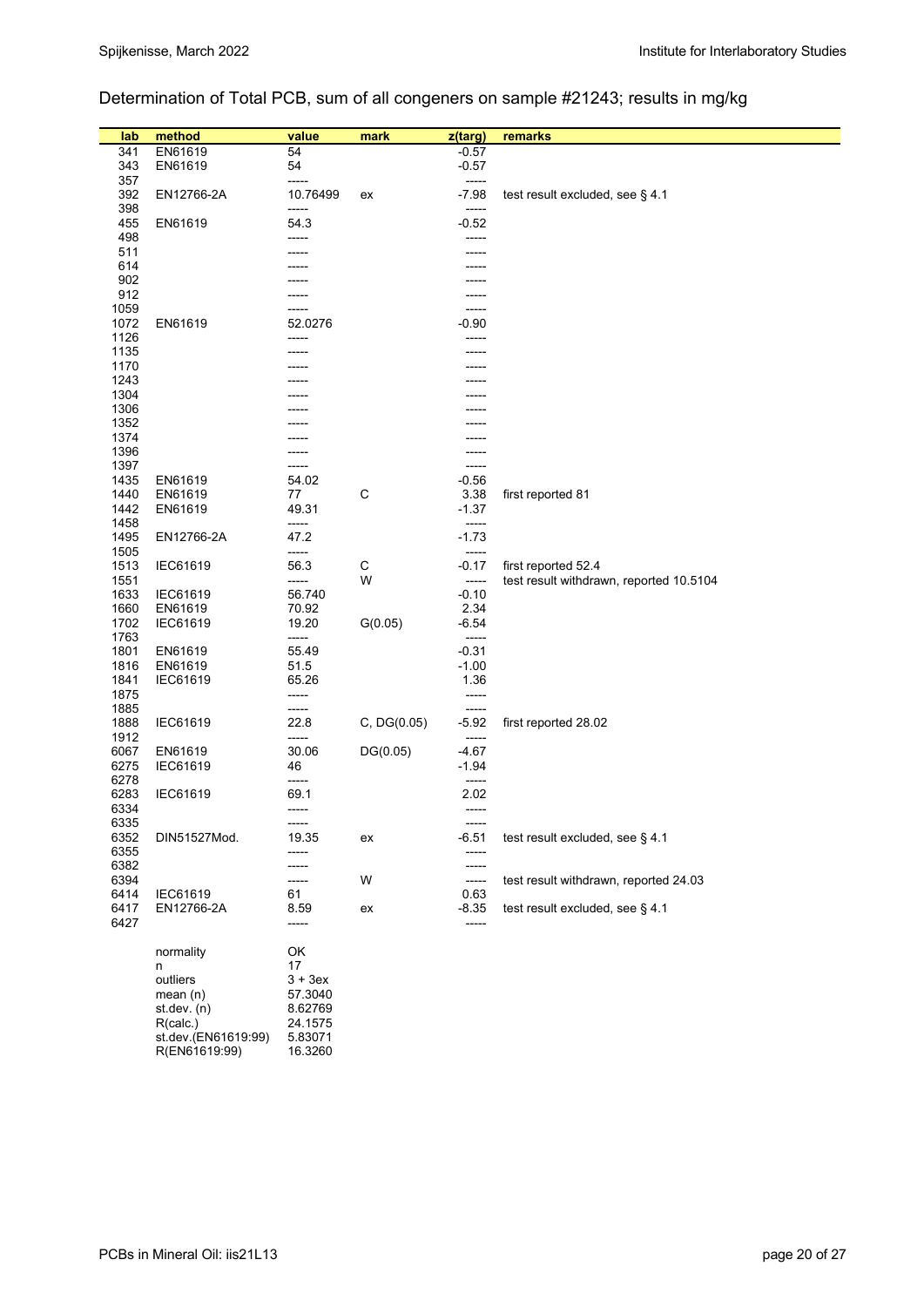

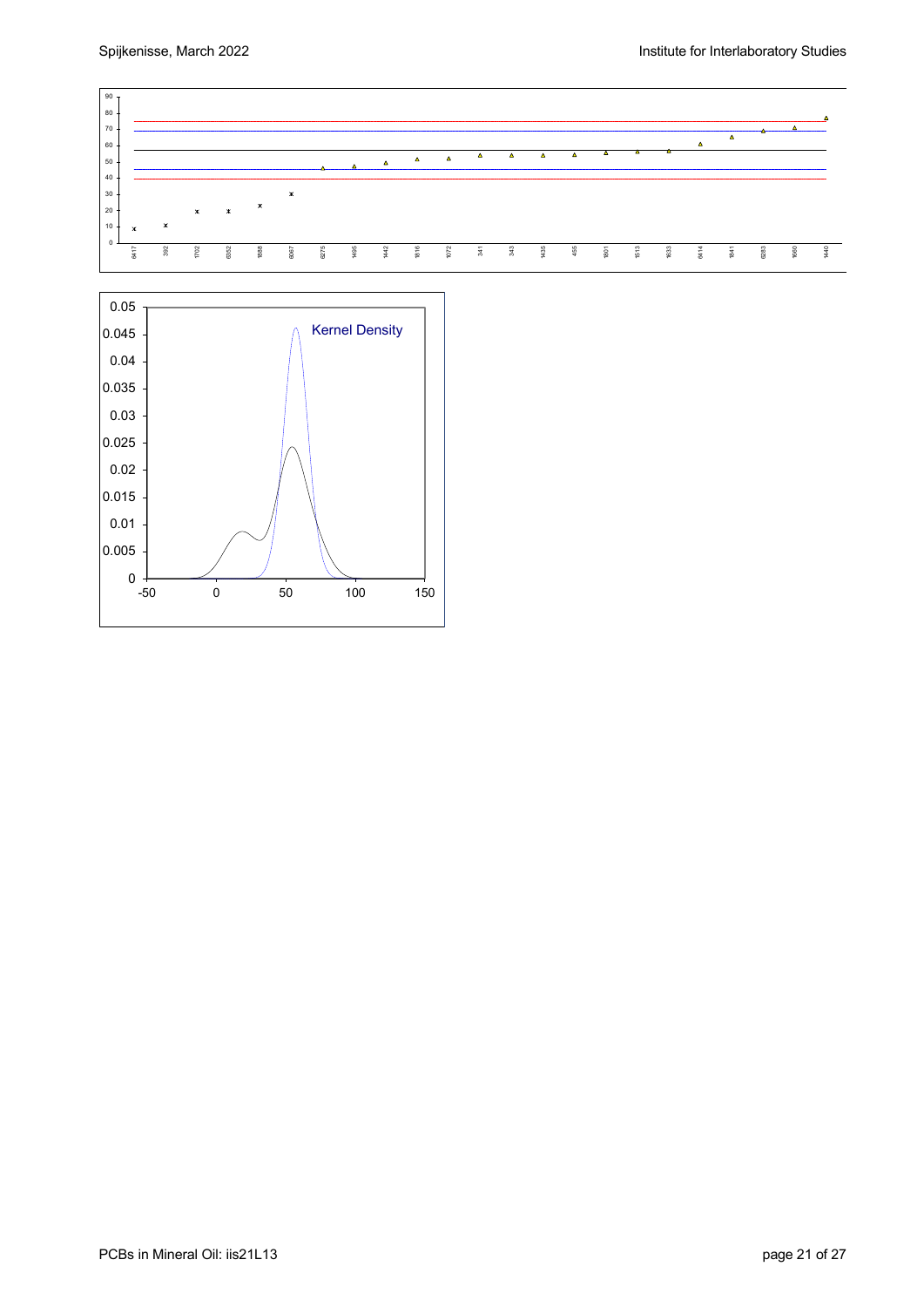# Determination of Total PCB, sum of all Aroclors on sample #21243; results in mg/kg

| lab          | method                       | value          | mark        | z(targ)          | remarks             |
|--------------|------------------------------|----------------|-------------|------------------|---------------------|
| 341          |                              | -----          |             | -----            |                     |
| 343          |                              | -----          |             | -----            |                     |
| 357          |                              |                |             |                  |                     |
| 392          |                              |                |             |                  |                     |
| 398          |                              |                |             |                  |                     |
| 455          |                              |                |             | -----            |                     |
| 498          |                              | -----          |             | -----            |                     |
| 511          | D4059                        | 25.56          |             | $-2.44$          |                     |
| 614          | D4059                        | 43.07          |             | $-0.38$          |                     |
| 902<br>912   |                              | -----<br>----- |             | -----<br>-----   |                     |
| 1059         |                              | -----          |             | -----            |                     |
| 1072         | D4059                        | 48.1107        |             | 0.22             |                     |
| 1126         |                              | -----          |             | -----            |                     |
| 1135         |                              | -----          |             | -----            |                     |
| 1170         |                              | -----          |             | -----            |                     |
| 1243         |                              | -----          |             | -----            |                     |
| 1304         | In house                     | 52.29          |             | 0.71             |                     |
| 1306         | EPA600                       | 42.7064        |             | $-0.42$          |                     |
| 1352         | In house                     | 64.111         |             | 2.10             |                     |
| 1374         | D4059                        | 62.76          |             | 1.94             |                     |
| 1396         |                              | -----          |             | -----            |                     |
| 1397<br>1435 |                              | -----          |             | -----            |                     |
| 1440         |                              |                |             | -----<br>-----   |                     |
| 1442         |                              | -----          |             | -----            |                     |
| 1458         | D4059                        | 73.2           | $\mathsf C$ | 3.17             | first reported 93.2 |
| 1495         |                              | -----          |             | -----            |                     |
| 1505         | D4059                        | 15.04          |             | $-3.68$          |                     |
| 1513         |                              | -----          |             | -----            |                     |
| 1551         |                              |                |             | -----            |                     |
| 1633         |                              |                |             |                  |                     |
| 1660         |                              |                |             |                  |                     |
| 1702         |                              |                |             |                  |                     |
| 1763<br>1801 |                              |                |             |                  |                     |
| 1816         |                              |                |             |                  |                     |
| 1841         |                              | -----          |             | -----            |                     |
| 1875         |                              | -----          |             | -----            |                     |
| 1885         | EPA6013                      | 43             |             | $-0.39$          |                     |
| 1888         |                              | -----          |             | -----            |                     |
| 1912         |                              | -----          |             | -----            |                     |
| 6067         |                              | -----          |             | -----            |                     |
| 6275<br>6278 | D4059                        | 45<br>-----    |             | $-0.15$<br>----- |                     |
| 6283         |                              | -----          |             | -----            |                     |
| 6334         | IEC61619                     | 56.4           |             | 1.19             |                     |
| 6335         |                              | -----          |             | -----            |                     |
| 6352         | DIN51527Mod.                 | 30.27          |             | $-1.88$          |                     |
| 6355         |                              | -----          |             | -----            |                     |
| 6382         |                              | -----          |             | -----            |                     |
| 6394         |                              |                |             |                  |                     |
| 6414         |                              |                |             |                  |                     |
| 6417<br>6427 |                              |                |             | ----             |                     |
|              |                              | -----          |             | -----            |                     |
|              | normality                    | OK             |             |                  |                     |
|              | n                            | 13             |             |                  |                     |
|              | outliers                     | 0              |             |                  |                     |
|              | mean $(n)$                   | 46.2706        |             |                  |                     |
|              | st.dev. (n)                  | 16.20996       |             |                  |                     |
|              | R(calc.)                     | 45.3879        |             |                  |                     |
|              | st.dev.(D4059:00 (silicone)) | 8.49035        |             |                  |                     |
|              | R(D4059:00 (silicone))       | 23.7730        |             |                  |                     |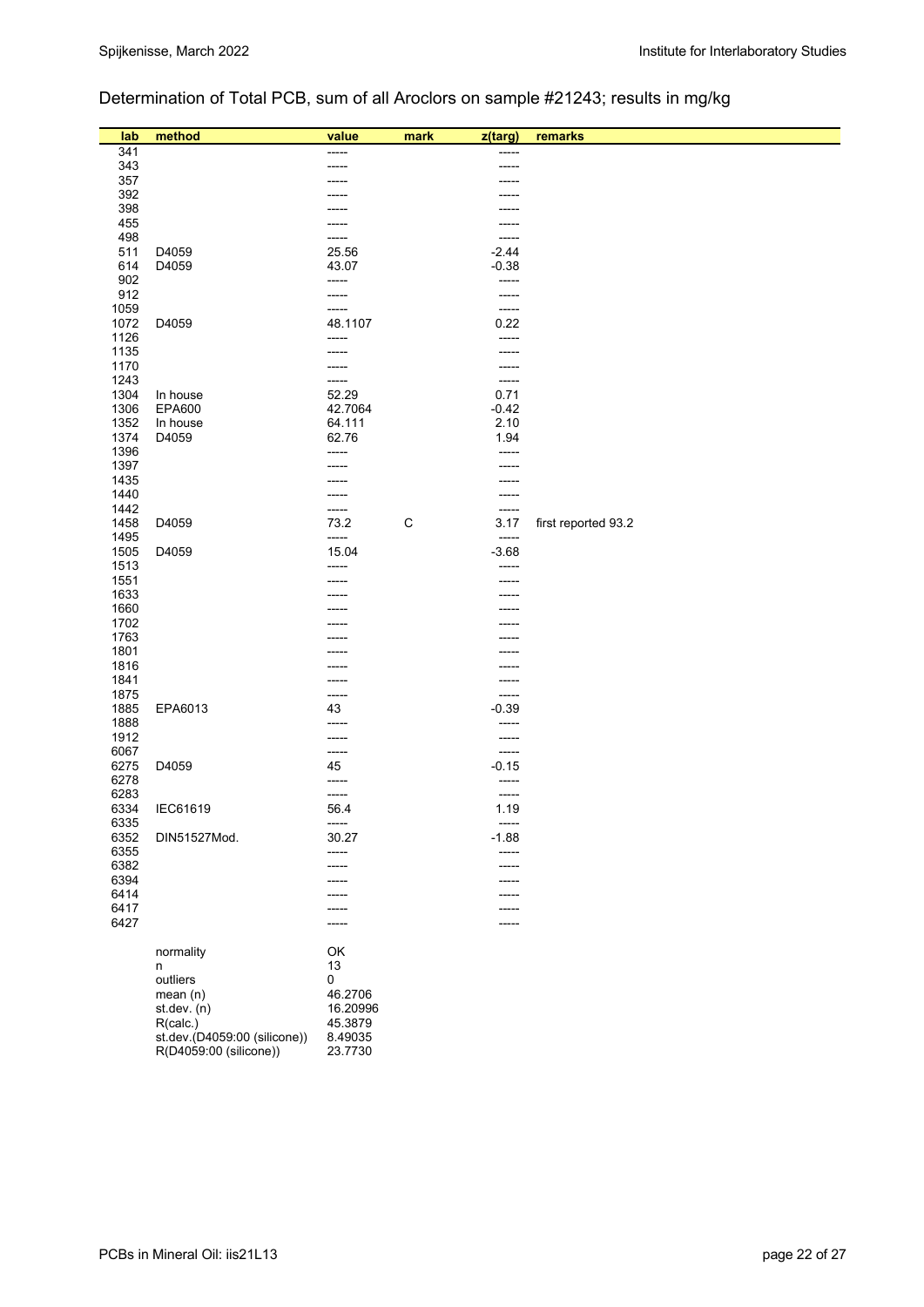

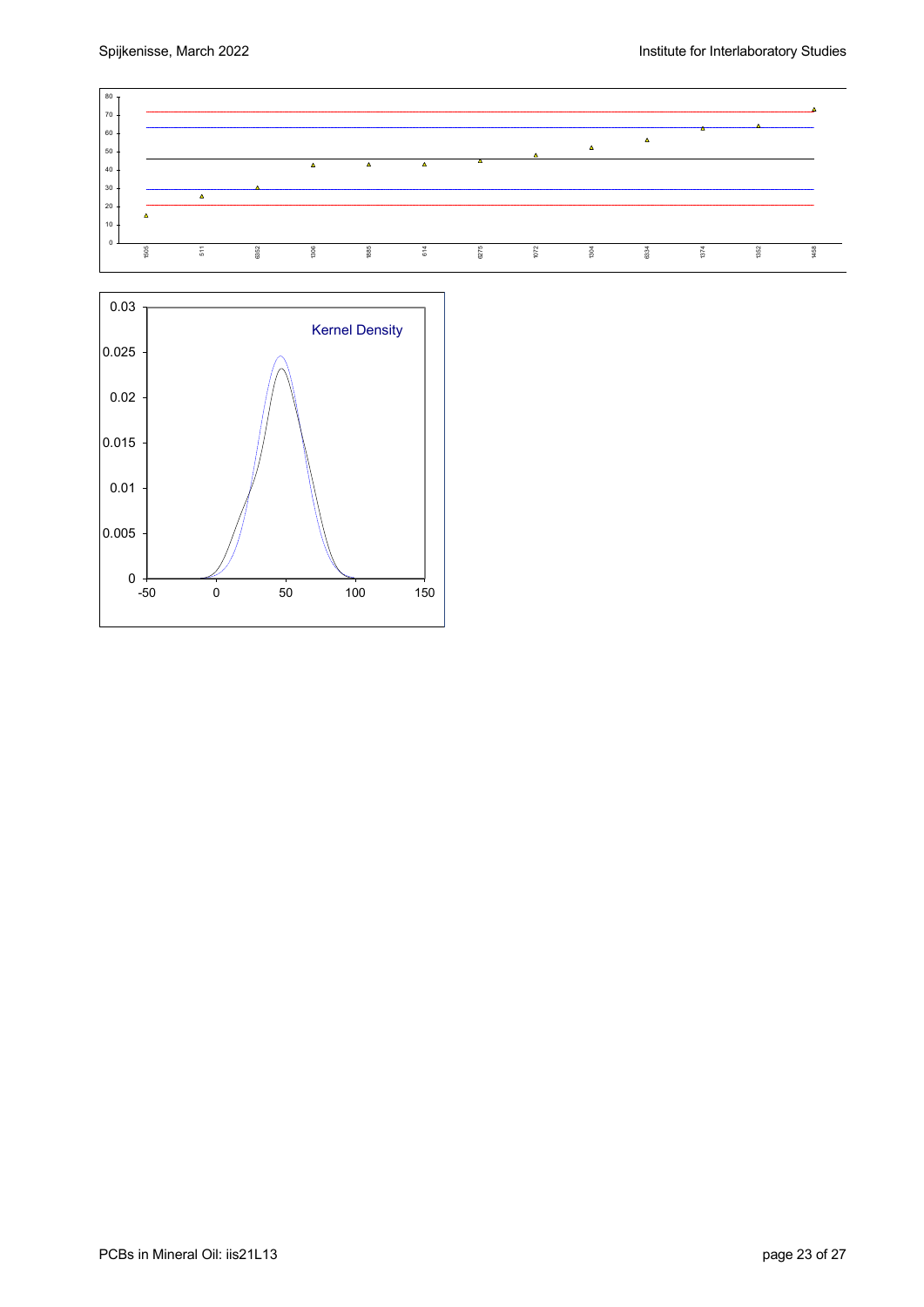z-scores of PCB 28, 52, 101, 118, 138, 153 and 180 determination on sample #21243;

| lab          | <b>PCB28</b>       | <b>PCB52</b>       | <b>PCB101</b>      | <b>PCB118</b>  | <b>PCB138</b>      | <b>PCB153</b>      | <b>PCB180</b>      |
|--------------|--------------------|--------------------|--------------------|----------------|--------------------|--------------------|--------------------|
| 341          | -----              | -----              | -----              |                | -----              | -----              |                    |
| 343          |                    |                    |                    |                |                    |                    |                    |
| 357          | -----              | -----              | -----              |                | -----              | -----              |                    |
| 392          | $-5.06$            | $-5.06$            | $-0.97$            |                | 6.66               | $-0.97$            | 7.84               |
| 398          | -----              | -----              | -----              |                | -----              | -----              |                    |
| 455<br>498   | -----              | -----              | -----              |                | -----              | -----              | -----              |
| 511          | 2.71<br>-----      | 3.89<br>-----      | 2.20<br>-----      | 2.18<br>-----  | 2.68<br>-----      | 1.89               | 2.15               |
| 614          |                    |                    |                    |                |                    |                    |                    |
| 902          | -----              | -----              | -----              | -----          | -----              | -----              |                    |
| 912          | -----              | -----              | -----              |                | -----              | -----              |                    |
| 1059         |                    | -----              |                    |                | -----              |                    |                    |
| 1072         | 0.08               | $-0.04$            | 0.72               | $-0.64$        | $-0.11$            | 0.50               | $-0.35$            |
| 1126         | $-0.60$            | $-1.13$            | $-0.38$            | $-0.62$        | $-0.45$            | $-0.99$            | $-0.68$            |
| 1135         | 1.07               | 4.11               | 2.07               | 6.74           | $-1.49$            | $-0.50$            | $-0.68$            |
| 1170         | $-2.22$            | $-2.67$            | $-2.75$            | $-2.66$        | $-2.68$            | $-2.55$            | $-2.20$            |
| 1243         | $-0.60$            | 1.40               | $-0.78$            |                | $-1.60$            | 0.05               | 1.04               |
| 1304         | -----              | -----              | -----              |                | -----              | -----              | -----              |
| 1306         |                    |                    | -----              |                |                    |                    |                    |
| 1352         |                    |                    | -----              |                |                    |                    |                    |
| 1374         |                    | -----              | -----              |                | -----              | -----              |                    |
| 1396<br>1397 | 0.05<br>-----      | 0.11<br>-----      | $-0.72$<br>-----   | -----          | 0.23<br>-----      | 2.21               | 0.56               |
| 1435         | 0.36               | 0.54               | $-0.36$            | $-0.51$        | $-0.55$            | $-0.25$            | $-0.25$            |
| 1440         | -----              |                    |                    |                | -----              |                    |                    |
| 1442         | $-0.42$            | 0.29               | $-0.43$            | 1.50           | $-0.21$            | 0.54               | 0.43               |
| 1458         | -----              | -----              | -----              | -----          | -----              | -----              | -----              |
| 1495         | -----              | -----              |                    | -----          |                    | -----              | -----              |
| 1505         | -----              | -----              | -----              | -----          | -----              | -----              | -----              |
| 1513         | $-2.37$            | 0.77               | 0.65               | $-0.93$        | 0.68               | $-0.30$            | 0.94               |
| 1551         | 0.22               | $-0.52$            | $-3.27$            | -----          | 0.74               | 3.34               | 0.28               |
| 1633         | $-1.63$            | $-0.65$            | 0.95               | 0.97           | 0.75               | 0.77               | 0.46               |
| 1660         | 2.07               | 2.57               | 1.62               | $-0.62$        | 1.48               | 1.16               | 1.84               |
| 1702         | $-5.74$            | $-3.31$            | $-3.11$            | $-2.29$        | $-5.69$            | $-1.39$            | $-5.85$            |
| 1763         | $-1.15$            | $-1.13$            | 2.49               |                | $-1.14$            | $-0.27$            | $-1.52$            |
| 1801<br>1816 | -----<br>-----     | -----<br>-----     | -----<br>-----     | -----<br>----- | -----<br>-----     | -----<br>-----     | -----<br>-----     |
| 1841         | 1.47               | $-1.06$            | 0.82               | 2.34           | 1.90               | $-1.11$            | 2.15               |
| 1875         | 2.30               | 1.24               | 0.33               | -----          | 1.10               | 0.49               | $-0.50$            |
| 1885         | -----              | -----              | -----              | -----          | -----              | -----              | -----              |
| 1888         | -----              | -----              | -----              | -----          | -----              | -----              |                    |
| 1912         | $-1.60$            | $-1.43$            | $-1.04$            | $-1.34$        | $-0.49$            | $-1.29$            | $-0.62$            |
| 6067         | $-0.80$            | 0.16               | $-2.62$            | $-1.25$        | $-0.41$            | $-1.37$            | $-0.88$            |
| 6275         | -----              | -----              | -----              | -----          | -----              | -----              | -----              |
| 6278         | -----              | -----              | -----              |                | -----              | -----              |                    |
| 6283         | 2.79               | 3.47               | 2.05               | 2.49           | 1.12               | 0.94               | 0.86               |
| 6334         | -----              | -----              | -----              | -----          | -----              | -----              | -----              |
| 6335         | 0.33               | 1.61               | 2.42               | -----          | $-0.11$            | $-2.16$            | $-0.31$            |
| 6352         | 4.21               | 3.11               | 2.65               | 3.36           | 3.94               | 3.61               | 4.12               |
| 6355         | $-0.21$            | 0.38               | 0.97               | $-0.21$        | 0.81               | 1.24               | 0.42               |
| 6382<br>6394 | $-2.36$<br>$-2.81$ | $-3.59$<br>$-0.78$ | $-3.09$<br>$-1.26$ | -----          | $-3.13$<br>$-1.78$ | $-3.19$<br>$-1.86$ | $-2.94$<br>$-0.52$ |
| 6414         | -----              | -----              | -----              | -----          | -----              | $---$              | -----              |
| 6417         | $-1.67$            | $-1.63$            | $-1.96$            | $-1.76$        | $-1.28$            | $-1.66$            | $-1.23$            |
| 6427         | 0.79               | $-0.64$            | 2.77               |                | $-5.01$            | 3.12               | $-2.59$            |
|              |                    |                    |                    |                |                    |                    |                    |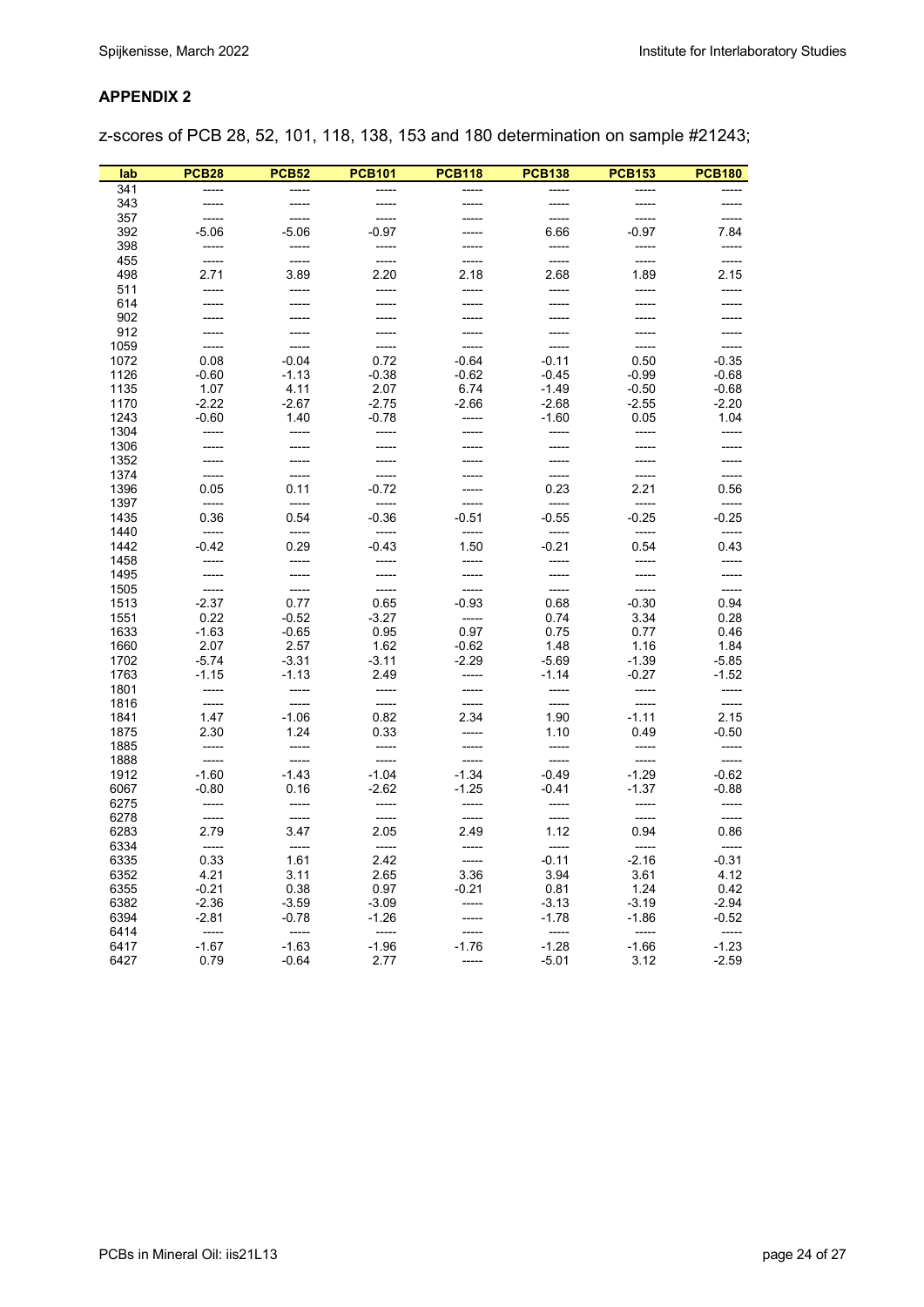# z-scores of Aroclor 1242, 1248, 1254 and 1260 determination on sample #21243;

| lab  | <b>Aroclor 1242</b> | <b>Aroclor 1248</b> | Aroclor 1254 | <b>Aroclor 1260</b> |
|------|---------------------|---------------------|--------------|---------------------|
| 341  | -----               | -----               | -----        |                     |
| 343  | -----               |                     |              |                     |
| 357  | -----               | -----               | -----        |                     |
| 392  | -----               |                     |              |                     |
| 398  |                     |                     |              |                     |
| 455  | -----               |                     |              |                     |
| 498  | -----               |                     | -----        | -----               |
| 511  | -----               |                     | -----        | -----               |
| 614  | $-1.51$             |                     | 0.29         | 0.22                |
| 902  | -----               |                     | -----        | -----               |
| 912  | -----               |                     | -----        | -----               |
| 1059 | -----               |                     | -----        | -----               |
| 1072 | $-0.11$             |                     | $-0.44$      | 0.70                |
| 1126 | -----               |                     | -----        | -----               |
| 1135 | -----               |                     | -----        | -----               |
| 1170 | -----               |                     | -----        | -----               |
| 1243 | -----               |                     | -----        | -----               |
| 1304 | 1.03                |                     | $-0.51$      | 0.24                |
| 1306 | $-0.87$             |                     | $-1.04$      | 1.01                |
| 1352 | 0.28                |                     | 2.51         | 1.49                |
| 1374 | 1.39                |                     | 1.95         | $-0.36$             |
| 1396 | -----               |                     | -----        | -----               |
| 1397 | -----               |                     | -----        | -----               |
| 1435 | -----               |                     | -----        | -----               |
| 1440 | -----               |                     | -----        | -----               |
| 1442 | -----               |                     | -----        | -----               |
| 1458 | 2.94                |                     | 1.69         | 1.23                |
| 1495 | -----               |                     |              | -----               |
| 1505 | $-3.04$             |                     | $-3.07$      | $-2.51$             |
| 1513 | -----               |                     | -----        | -----               |
| 1551 | -----               |                     | -----        | -----               |
| 1633 | -----               |                     | -----        | -----               |
| 1660 | -----               |                     |              |                     |
| 1702 | -----               |                     | -----        | -----               |
| 1763 | -----               |                     |              |                     |
| 1801 | -----               |                     |              |                     |
| 1816 | -----               |                     | -----        | -----               |
| 1841 | -----               |                     | -----        | -----               |
| 1875 | -----               |                     | -----        | -----               |
| 1885 | 0.95                |                     | $-1.61$      | $-1.55$             |
| 1888 | -----               |                     | $--- -$      | -----               |
| 1912 | -----               |                     | -----        | -----               |
| 6067 | -----               |                     | -----        | -----               |
| 6275 | -----               |                     | -----        | -----               |
| 6278 | $-0.37$             |                     | 0.63         | $-0.95$             |
| 6283 | $-----$             |                     | -----        | $---$               |
| 6334 | 2.11                |                     | $-0.25$      | $-0.69$             |
| 6335 | -----               |                     | -----        | -----               |
| 6352 | $-2.79$             |                     | $-0.16$      | 1.18                |
| 6355 | -----               |                     | -----        | -----               |
| 6382 | -----               |                     | -----        | -----               |
| 6394 |                     |                     |              |                     |
| 6414 | -----               |                     | -----        |                     |
| 6417 | -----               |                     | -----        |                     |
| 6427 |                     |                     |              |                     |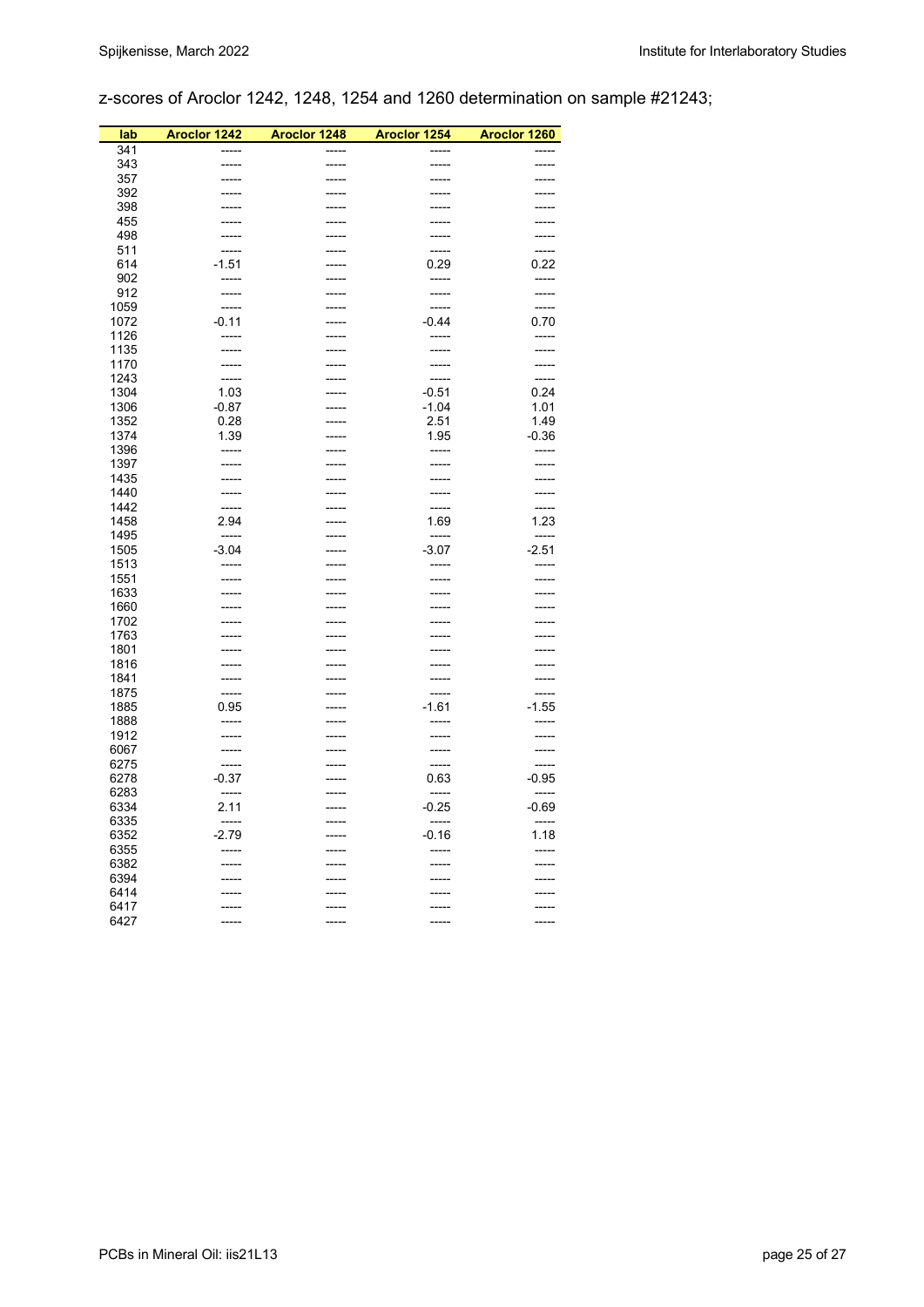#### **Number of participants per country**

6 labs in AUSTRALIA 2 labs in BELGIUM 2 labs in CROATIA 1 lab in CZECH REPUBLIC 1 lab in FINLAND 2 labs in FRANCE 7 labs in GERMANY 2 labs in GREECE 1 lab in INDIA 1 lab in INDONESIA 1 lab in IRELAND 4 labs in ITALY 1 lab in MALAYSIA 1 lab in MOROCCO 1 lab in NETHERLANDS 2 labs in NORWAY 1 lab in PERU 1 lab in PHILIPPINES 2 labs in PORTUGAL 1 lab in QATAR 1 lab in SLOVENIA 1 lab in SOUTH AFRICA 7 labs in SPAIN 2 labs in TURKEY 4 labs in UNITED KINGDOM